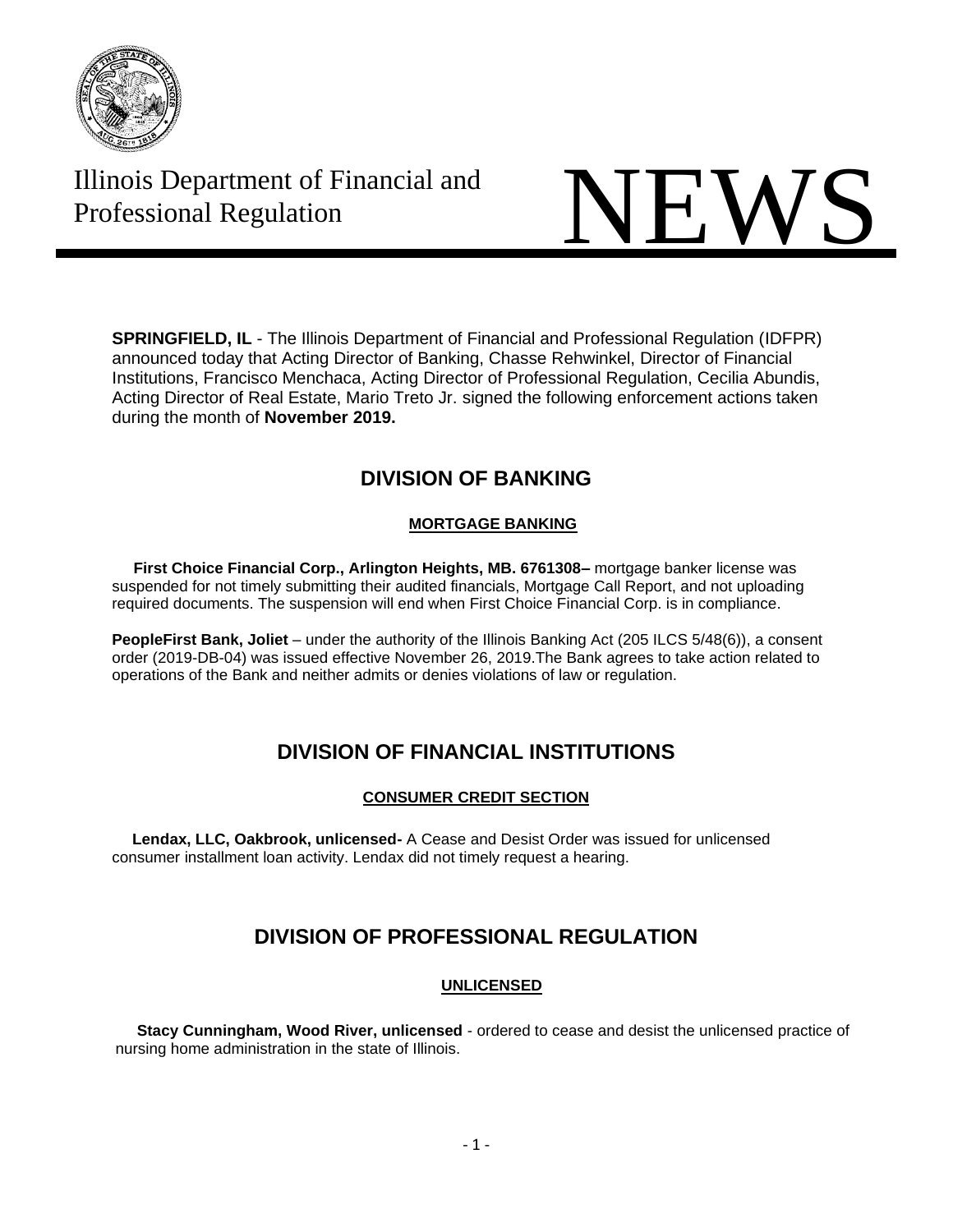**DMC Construction & Remodeling, Creals Spring, unlicensed** - ordered to cease and desist based on unlicensed practice of roofing contracting.

 **Leon Intrater, Northfield, unlicensed** - ordered to cease and desist the unlicensed practice of clinical psychology.

 **Lincoln Land General Contracting, Springfield, unlicensed** - ordered to cease and desist issued based on unlicensed practice of roofing contracting.

#### **ARCHITECT**

 **Michael Coan, Grayslake, 001006667** - architect license suspended for failure to file and/or pay Illinois state income taxes.

#### **BARBER, COSMETOLOGY, ESTHETICS, HAIR BRAIDING & NAIL TECHNOLOGY**

 **Daniel Almaraz, Chicago, 011277996** - cosmetology license suspended for failure to file and/or pay Illinois state income taxes.

 **Gloria Arndt, Centralia, 011302659** - cosmetology license suspended for failure to file and/or pay Illinois state income taxes.

 **Sally Carter, Savoy, 011274840** - cosmetology license suspended for failure to file and/or pay Illinois state income taxes.

 **Mary Curtin, Villa Park, 011192119** - cosmetology license suspended for 90 days from August 2, 2019, for practicing on a non-renewed license. Application for restoration granted. License to be reinstated to active status.

 **Anna Delarosa, Chicago, 011264545** - cosmetology license suspended for failure to file and/or pay Illinois state income taxes.

 **Jo Doran, Chicago, 011199634** - cosmetology license suspended for failure to file and/or pay Illinois state income taxes.

 **Gerardo Gonzalez, South Holland, 011306201** - cosmetology license revoked for unprofessional, unethical conduct for providing false information on application.

 **Myron Graves, Chicago, 006061440** - barber license suspended for failure to file and/or pay Illinois state income taxes.

 **Leon Guyton, South Holland, 006063204** - barber license suspended for failure to file and/or pay Illinois state income taxes.

 **Irma Guzman, Chicago, 011247300** - cosmetology license reprimanded and fined \$250 based on operating a shop/salon without a valid registration.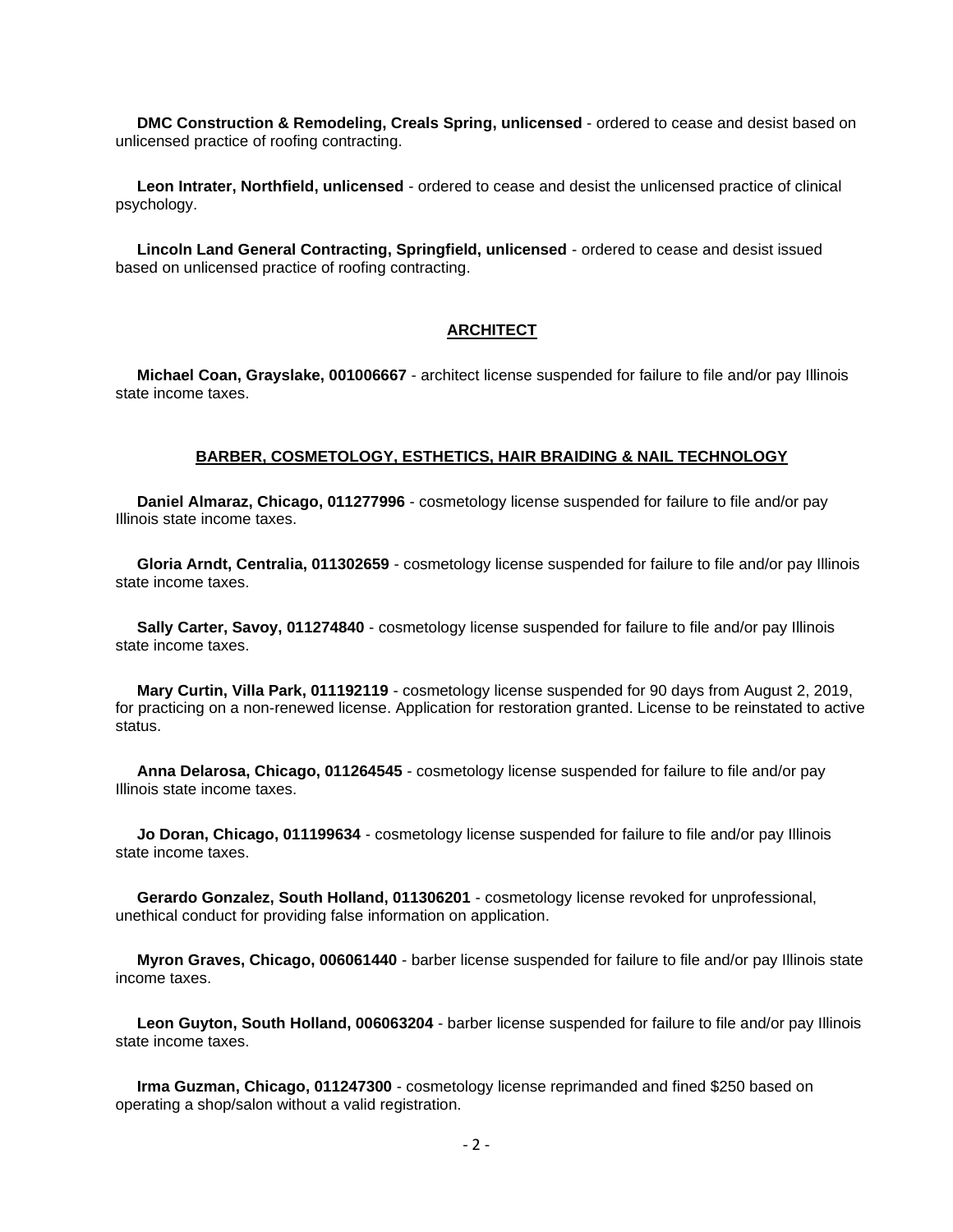**Caitlin Haag, Elburn, 011298185** - cosmetology license suspended for failure to file and/or pay state taxes.

**Jose Hernandez, Wheaton, 006065602** - barber license reprimanded based on violation of probation.

 **Tiyana Johnson, Atlanta, GA, 011317563** - cosmetology license suspended for failure to file and/or pay Illinois state income taxes.

 **Calvin Kelly, Hazel Crest, 006066095** - barber license issued on indefinite probation for a minimum period of two (2) years with conditions based on felony convictions and unprofessional conduct.

 **Amanda Kreher, Millstadt, 011275554** - cosmetology license suspended for failure to file and/or pay Illinois state income taxes.

 **Clarence Lee, Chicago, 006063272** - barber license suspended for failure to file and/or pay Illinois state income taxes.

 **Terrence Littlefield, Spring Hill, TN, 006061290** - barber license restored with reprimand and fined \$5,000 for providing barber services on a suspended license.

 **Darryl Lockhart, Calumet City, 006061659** - barber license suspended for failure to file and/or pay Illinois state income taxes.

 **Rebekah Lyons, Albion, 011239214** – cosmetology license suspended for failure to file and/or pay state taxes.

 **Shirley Miller, Fairbury, 169app3797702** - nail technician license issued and placed on indefinite probation for a minimum of 30 months based on felony convictions and unprofessional conduct.

 **Melissa Peters, Wilmington, 011212339** - cosmetology license suspended for failure to file and/ or pay Illinois state income taxes.

 **Miriam Portillo, Chicago, 011265955** - cosmetology license suspended for failure to file and/or pay Illinois state income taxes.

 **Shaka Price, Chicago, 011278438** - cosmetology license suspended for failure to file and/or pay Illinois state income taxes.

 **Laura Smith, Springfield, 011257489** - cosmetology license suspended for failure to file and/or pay Illinois state income taxes.

 **Veronica Suarez, Pingree Grove, 131006411** - esthetician license suspended for failure to file and/or pay Illinois state income taxes.

 **Christopher Turcios, Chicago, 006063601** - barber license suspended for failure to file and/or pay Illinois state income taxes.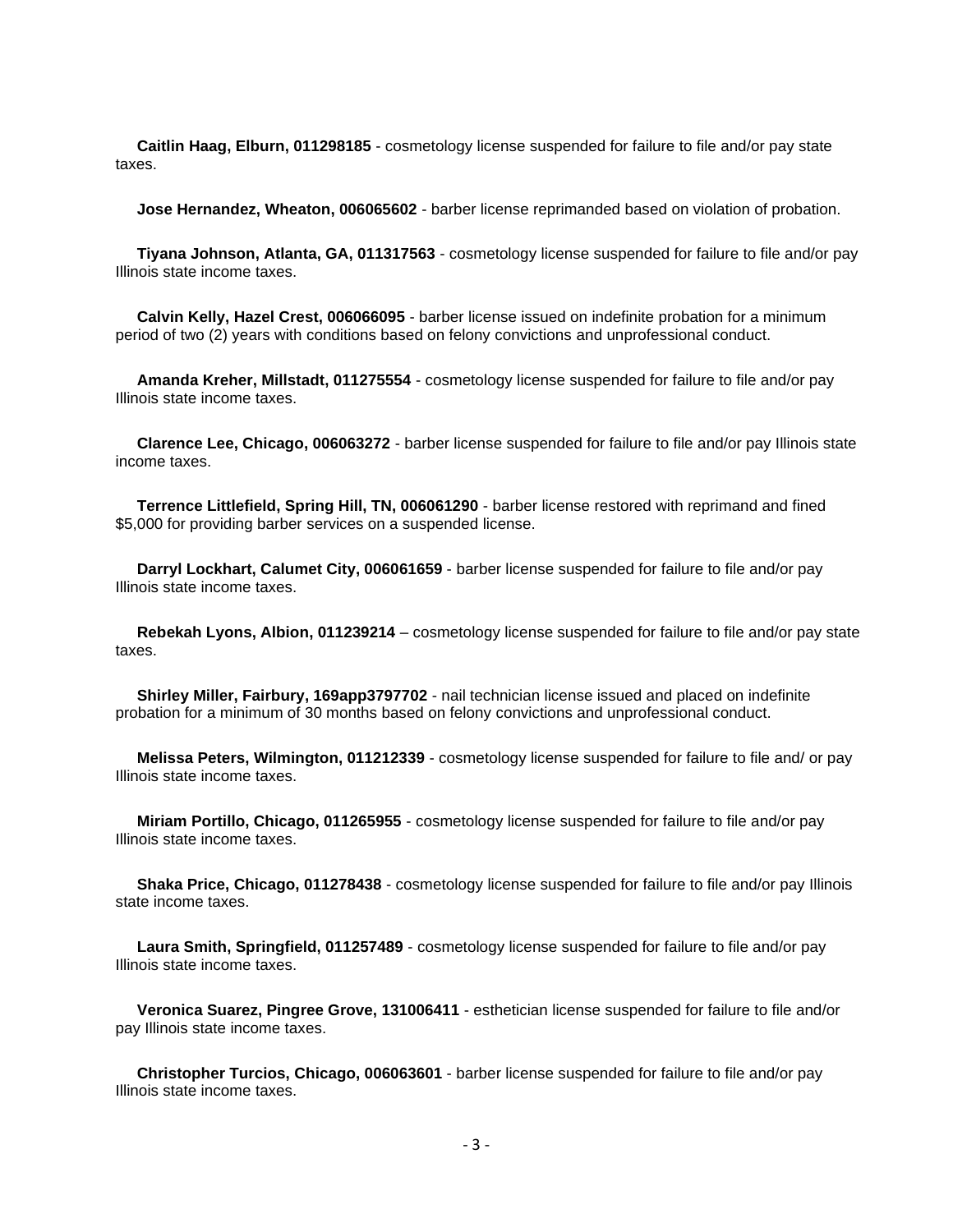**Cherie Twist, Carterville, 012006830** - cosmetology teacher license suspended for failure to file and/or pay Illinois state income taxes.

#### **DENTAL**

 **Tracie Bruno, Franklin Park, 020008616** - dental hygienist license indefinitely suspended for a minimum of one year due to a criminal conviction for manufacturing and delivering methamohetamines and for receiving large quantities of controlled substances through fraudulent prescriptions.

 **Lori Gross, Evergreen Park, 020007262** - dental hygienist license suspended for failure to file and/or pay Illinois state income taxes.

 **Mladen Kralj, Chicago, 019022824** - dental license suspended for failure to file and/ or pay Illinois state income taxes.

 **Andrea Lacayo, Chicago, 019022928** - dental license suspended for failure to file and/or pay Illinois state income taxes.

 **Carol Lockwood, Deerfield, 019022923** - dental license suspended for failure to file and/ or pay Illinois state income taxes.

 **Stefan Turcic, Naperville, 019018617** - dental license suspended for failure to file and/ or pay Illinois state income taxes.

 **David Yudkowsky, Galesburg, 019019780** - dental license suspended for failure to file and/or pay Illinois state income taxes.

#### **CLINICAL PSYCHOLOGIST**

 **Pamela Antell, Deerfield, 071003144** - clinical psychologist license indefinitely suspended for a healthcare fraud conviction in violation of 20 ILCS 2105/2105-170.

#### **PRIVATE DETECTIVE, PRIVATE ALARM, PRIVATE SECURITY AND LOCKSMITH**

 **Joshua Adams, Chicago, 129377643** - permanent employee registration card placed in refuse to renew status for failure to appear for a disciplinary conference.

 **Barbara Aguilar, Evanston, 129368287** - permanent employee registration card suspended for failure to file and/or pay Illinois state income taxes.

 **Prince Alexander, Harvey, 129231575** - permanent employee registration card suspended for failure to file and/or pay Illinois state income taxes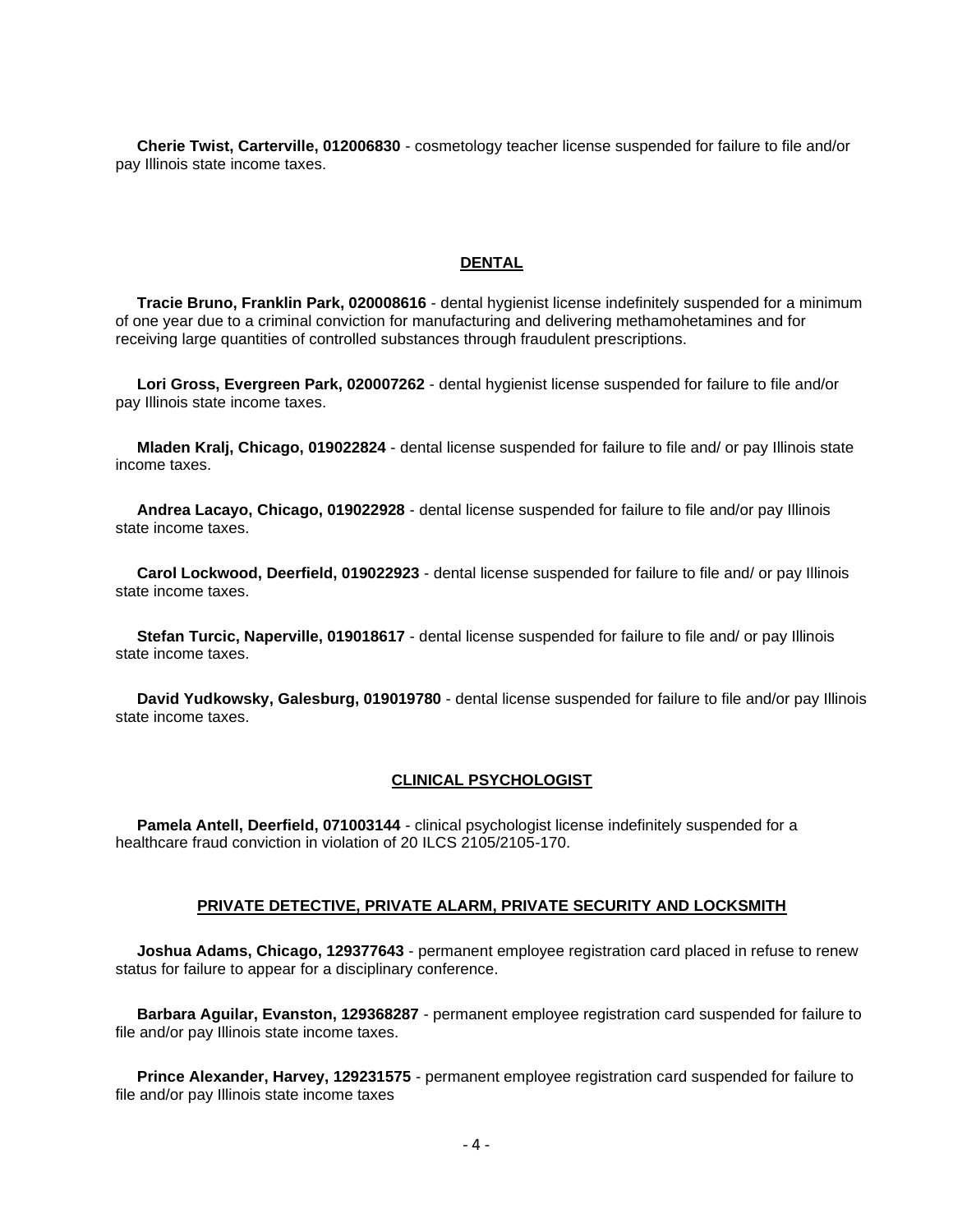**Irving Alicea, Hometown, 129392069** - permanent employee registration card placed in refuse to renew status for failure to appear for a disciplinary conference.

 **Kejuan Allen, Chicago, 129367016** - permanent employee registration card suspended for failure to file and/or pay Illinois state income taxes.

 **Kevin Anderson, Chicago, 129367231** - permanent employee registration card placed in refuse to renew status for failure to appear for a disciplinary conference.

 **Mary Awe, Posen, 129334977** - permanent employee registration card suspended for failure to file and/or pay Illinois state income taxes.

 **Juvenal Ayaladiaz, Rolling Meadows, 129443979** - permanent employee registration card issued and placed on non-reporting probation for two years due to violation of the Illinois Detective Act.

 **Deshaun Barbee, St. Louis, MO, 129403481** - permanent employee registration card placed in refuse to renew status for failure to appear for a disciplinary conference.

 **Casey Baskin, Chicago, 229084855** - firearm control card revoked due to failure to meet licensure requirements.

 **Jeremy Bennett, Chicago, 129283099** - permanent employee registration card placed in refuse to renew status for failure to appear for a disciplinary conference.

 **Eric Benton, Matteson, 129163631** - permanent employee registration card suspended for failure to file and/or pay Illinois state income taxes.

 **John Bertolli, Lombard, 229081219** - firearm control card revoked due to failure to meet licensure requirements.

 **Josefina Black, Joliet, 129343538** - permanent employee registration card placed in refuse to renew status for failure to appear for a disciplinary conference.

 **Kara Blockton, Venice, 129435972** - permanent employee registration card suspended for failure to file and/ or pay Illinois state income taxes.

 **James Boswell, Chicago, 129306203** - permanent employee registration card placed in refuse to renew status for failure to appear for a disciplinary conference.

 **Andre Boykins, Griffith, 129413808** - permanent employee registration card suspended for failure to file and/or pay Illinois state income taxes.

 **Sandra Brooks, Rockford, 129437854** - permanent employee registration card suspended for failure to file and/or pay Illinois state income taxes.

 **Anthony Brown, Chicago, 129390962** - permanent employee registration card suspended for failure to file and/ or pay Illinois state income taxes.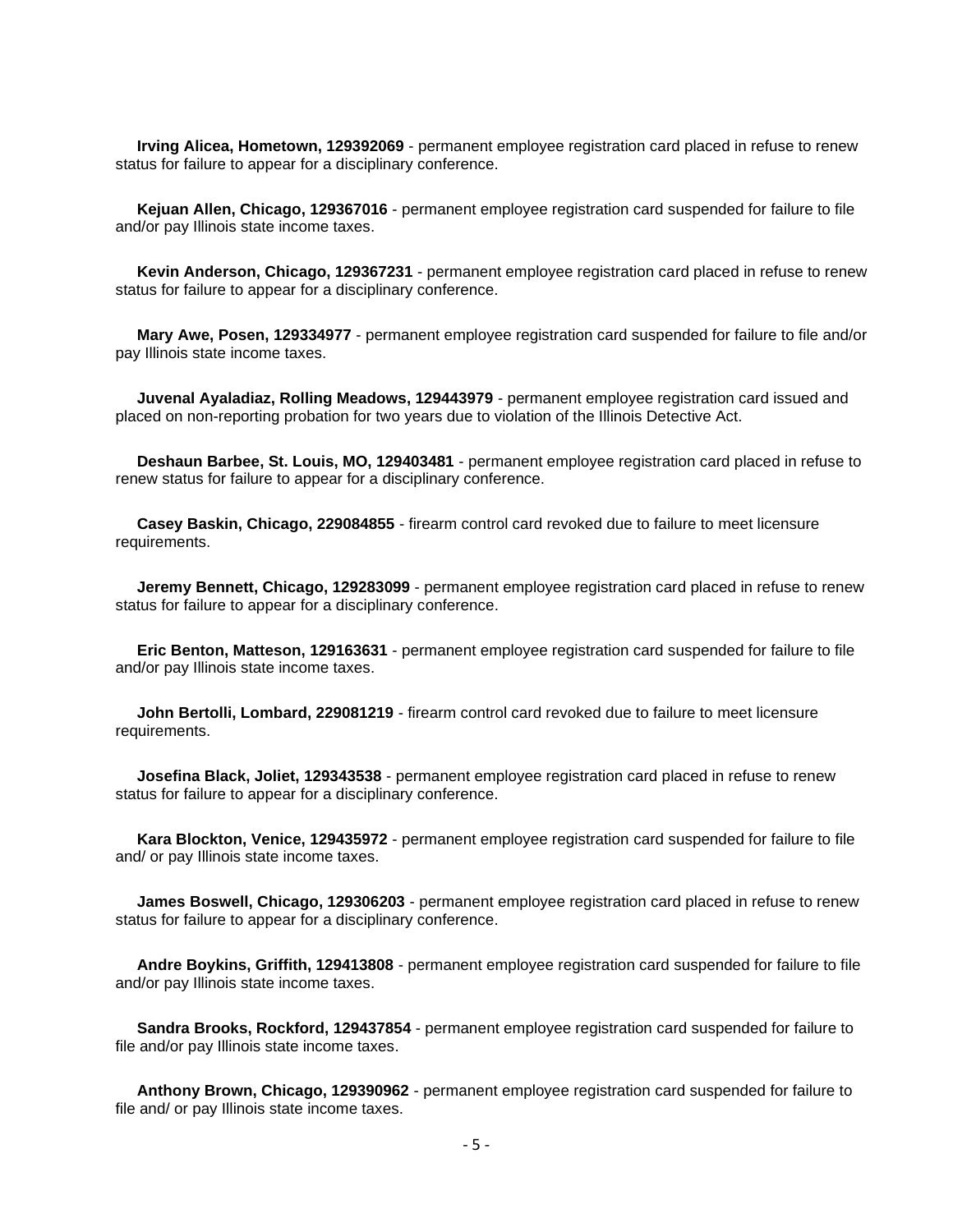**Chris Brown, Chicago, 129400938** - permanent employee registration card suspended for failure to file and/ or pay state income taxes.

 **Allen Brown, Chicago, 129405770** - permanent employee registration card suspended for failure to file and/or pay state taxes.

 **William Burl, Bellwood, 129410075** - permanent employee registration card suspended for failure to file and/or pay Illinois state income taxes.

 **Angelica Bynum, Chicago, 129412068** - permanent employee registration card suspended for failure to file and/or pay state taxes.

 **Michael Caballero, West Chicago, 129419711** - permanent employee registration card suspended for failure to file and/or pay state taxes.

 **Tangi Cameron, Chicago, 129234568** - permanent employee registration card suspended for failure to file and/or pay Illinois state income taxes.

 **Keyana Cason, Chicago, 129391847** - permanent employee registration card placed in refuse to renew status for failure to appear for a disciplinary conference.

 **Jesse Clark, Elmhurst, 129385451** - permanent employee registration card placed in refuse to renew status for failure to appear for a disciplinary conference.

 **Mark Clemons, Chicago, 129390761** - permanent employee registration card suspended for failure to file and/or pay Illinois state income taxes.

 **Sade Clinton, Alsip, 129365606** - permanent employee registration card suspended for failure to file and/ or pay Illinois state income taxes.

 **Shona Coleman, Chicago, 129438489** - permanent employee registration card suspended for failure to file and/ or pay Illinois state income taxes.

 **Tracy Collett, Chicago, 129395440** - permanent employee registration card suspended for failure to file and/or pay Illinois state income taxes.

 **Michael Cooper, Bellwood, 129305911** - permanent employee registration card placed in refuse to renew status for failure to appear for a disciplinary conference.

 **Cameron Cornette, West Chicago, 129415909** – permanent employee registration card indefinitely suspended for prior violations of the Act.

 **Candice Cotton, Aurora, 129326603** - permanent employee registration card placed in refuse to renew status for failure to appear for a disciplinary conference.

 **Tyler Dagostino, Crete, 129380371** - permanent employee registration card suspended for failure to file and/or pay Illinois state income taxes.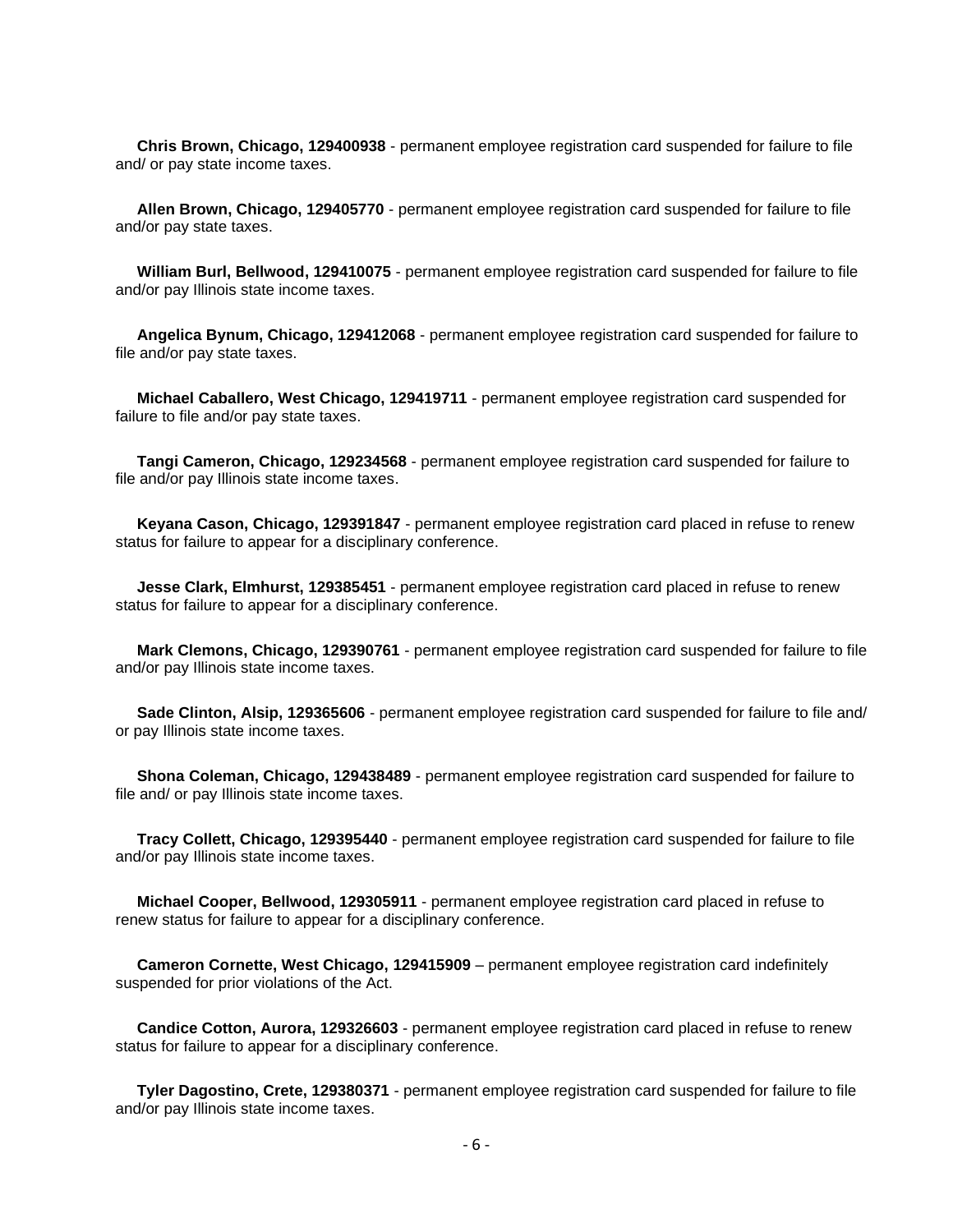**Marcus Davis, Chicago, 129368293** - permanent employee registration card suspended for failure to file and/or pay Illinois state income taxes.

 **Jonathan Dirkans, Chicago, 129381671** - permanent employee registration card suspended for failure to file and/ or pay Illinois state income taxes.

 **Anthony Dix, Chicago, 129047960** - permanent employee registration card suspended for failure to file and/or pay Illinois state income taxes.

 **Jasmine Edwards, Chicago, 129417958** - permanent employee registration card placed in refuse to renew status for failure to appear for a disciplinary conference.

 **Joseph Ellis, Chicago, 129342382** - permanent employee registration card suspended for failure to file and/or pay Illinois state income taxes.

 **Aderemi Falusi, Dolton, 129409213** - permanent employee registration card suspended for failure to file and/ or pay state income taxes.

 **Christina Fleck-Cruz, Melrose Park, 129369560** - permanent employee registration card placed in refuse to renew status for failure to appear for a disciplinary conference.

 **Anterio Fortner, Chicago, 129273702** - permanent employee registration card suspended for failure to file and/ or pay Illinois state income taxes.

 **David Fredrick, Chicago, 129203162** - permanent employee registration card placed in refuse to renew status for failure to appear for a disciplinary conference.

 **Deshawn Frier, Machesney Park, 129371229** - permanent employee registration card suspended for failure to file and/or pay Illinois state income taxes.

 **William Geanconteri, Streamwood, 129392995** - permanent employee registration card suspended for failure to file and/ or pay Illinois state income taxes.

 **Maya Givens, Chicago, 129372386** - permanent employee registration card placed in refuse to renew status for failure to appear for a disciplinary conference.

 **Myron Graves, Chicago, 129251128** - permanent employee registration card suspended for failure to file and/ or pay Illinois state income taxes.

 **Jack Hart, Chicago, 129406616** - permanent employee registration card placed in refuse to renew status for failure to appear for a disciplinary conference.

 **Corey Harvey, Chicago, 129381111** - permanent employee registration card suspended for being more than 30 days delinquent in the payment of child support.

 **Esau Haynes, Chicago, 129436525** - permanent employee registration card suspended for failure to file and/ or pay Illinois state income taxes.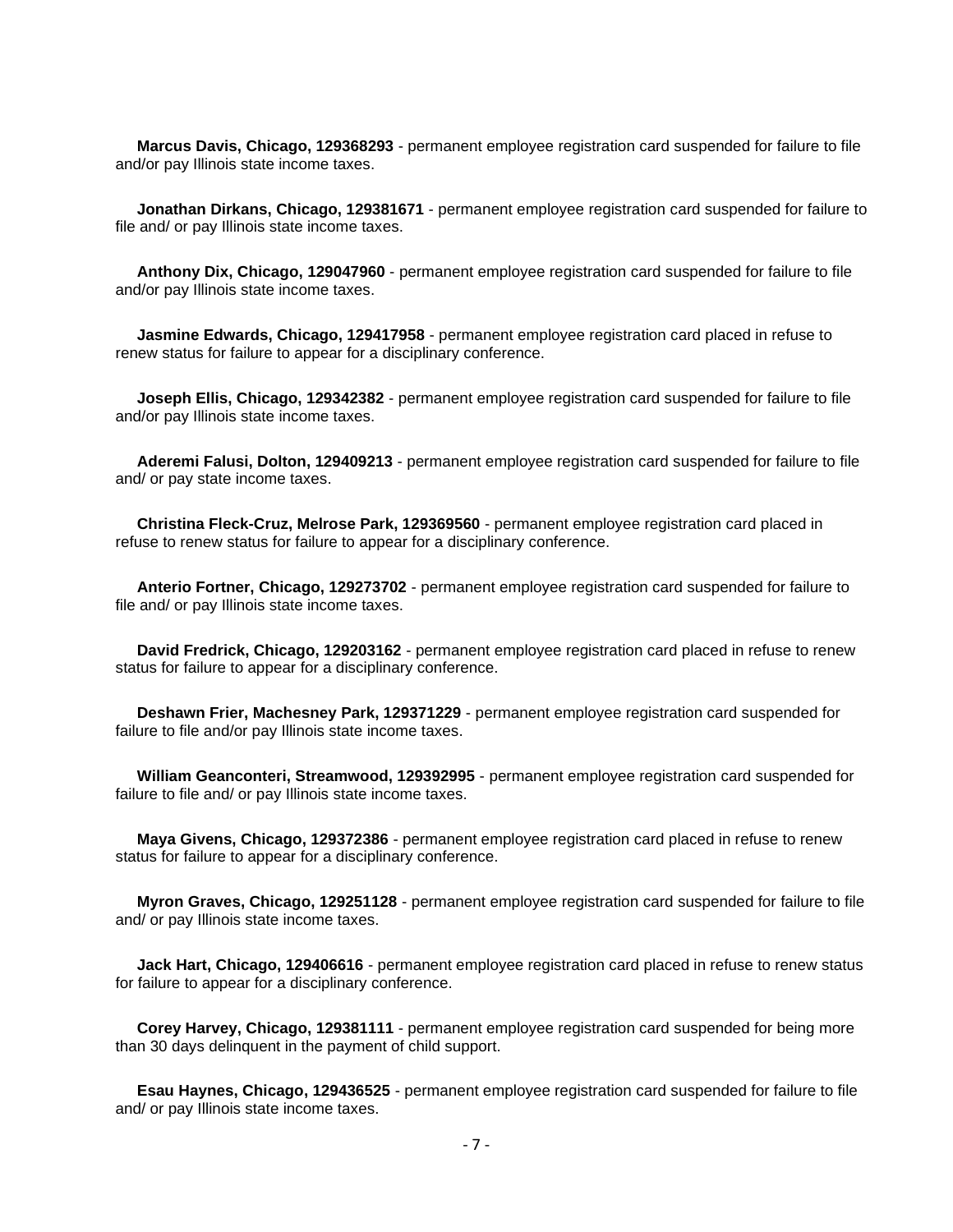**Aaron Henderson, Chicago, 129419178** - permanent employee registration card suspended for being more than 30 days delinquent in the payment of child support.

 **Tonisha Henderson, Chicago, 129380411** - permanent employee registration card suspended for failure to file and/or pay Illinois state income taxes.

 **Viola Henry, Chicago, 129291879** - permanent employee registration card suspended for failure to file and/or pay Illinois state income taxes.

 **Elvis Heredia, Elmhurst, 129409177** - permanent employee registration card suspended for failure to file and/or pay Illinois state income taxes.

 **Louis Hicks, Chicago, 129417284** – permanent employee registration card indefinitely suspended for failing to report an arrest and unethical conduct.

 **Vincent Hill, Chicago, 129354755** – permanent employee registration card placed in refuse to renew status for prior violations of the Act.

 **Michael Holmens, Broadview, 129310017** - permanent employee registration card suspended for failure to file and/ or pay state income taxes.

 **Chad Horak, Waukegan, 129409188** - permanent employee registration card suspended for failure to file and/or pay state taxes.

 **Shamar Houston, Swansea, 129354415** - permanent employee registration card placed in refuse to renew status for failure to appear for a disciplinary conference.

 **Vernon Howell, Tampa, 129385853** - permanent employee registration card suspended for failure to file and/or pay Illinois state income taxes.

 **Dawn Hubbard, Peoria, 129307221** - permanent employee registration card suspended for failure to file and/or pay Illinois state income taxes.

 **Brandon Hubbard, Chicago, 129341130** - permanent employee registration card suspended for failure to file and/ or pay state income taxes.

 **Ameshia Jackson, Calumet City, 129424735** - permanent employee registration card suspended for failure to file and/or pay Illinois state income taxes.

 **Syed Jamal, Chicago, 129351074** - permanent employee registration card suspended for failure to file and/or pay Illinois state income taxes.

 **Irvin Jenkins, Chicago, 129370553** - permanent employee registration card and **229076924**, firearm control card placed in refuse to renew status due to a violation of the Detective Act.

 **Shaniah Johnson, Bellwood, 129443978** - permanent employee registration card issued and placed on one-year non-reporting probation due to violation of the Illinois Detective Act.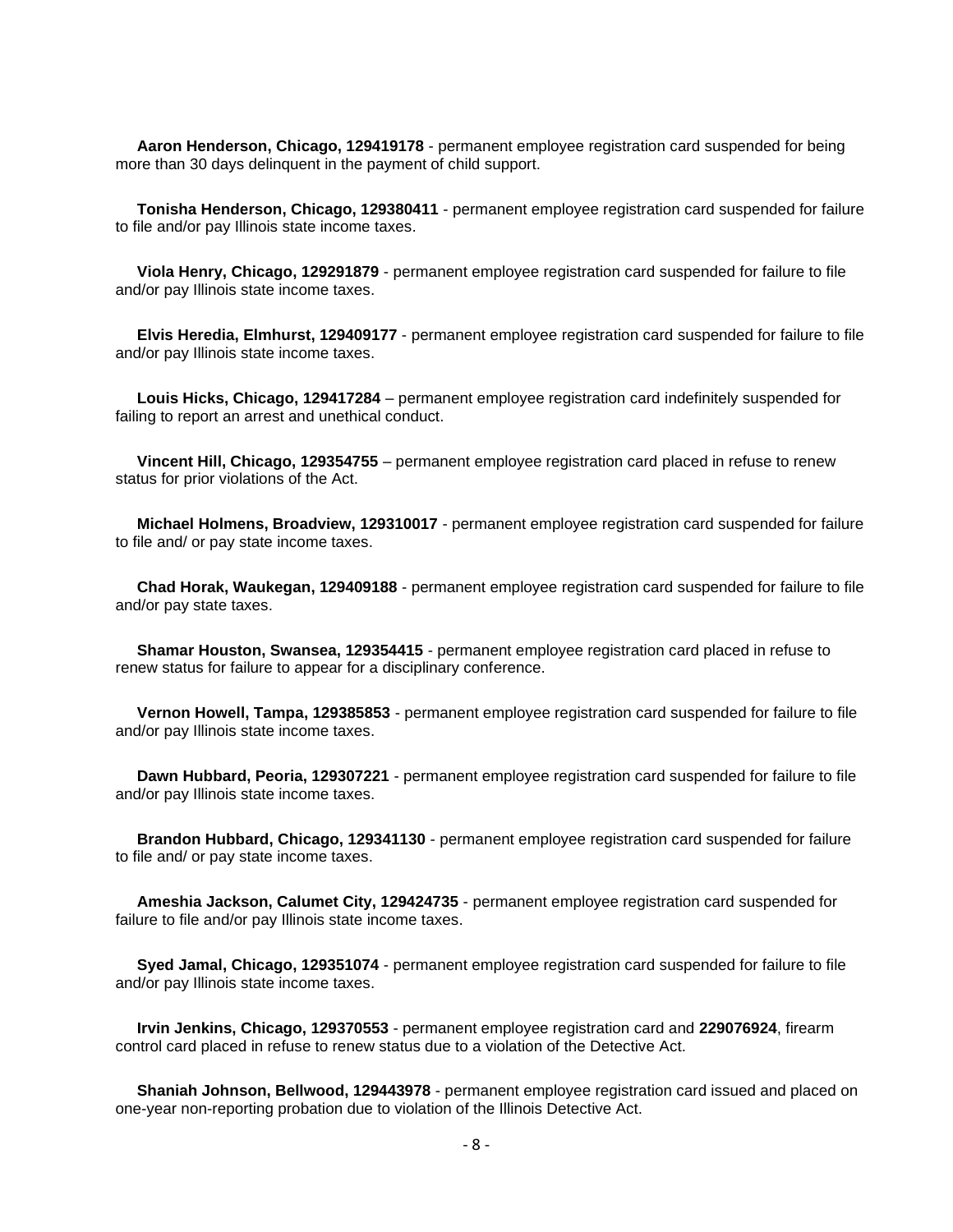**Joel Johnson, Crystal Lake, 129049514** - permanent employee registration card suspended for failure to file and/or pay Illinois state income taxes.

 **Matthew Jones, Lyndon, 129438611** - permanent employee registration card suspended for being more than 30 days delinquent in the payment of child support.

 **Shelley Lewis, Dolton, 129412934** - permanent employee registration card placed in refuse to renew status for failure to appear for a disciplinary conference.

 **Dwayne Lindsey, Chicago, 129353369** - permanent employee registration card suspended for failure to file and/or pay state taxes.

 **Willie Long, Chicago, 129423067** - permanent employee registration card suspended for failure to file and/or pay Illinois state income taxes.

 **William Lopez, Aurora, 129421408** - permanent employee registration card suspended for failure to file and/ or pay state income taxes.

 **John Lucas, Litchfield, 129251338** - permanent employee registration card placed in refuse to renew status for failure to appear for a disciplinary conference.

 **Terry Marmino, Godfrey, 129207188** - permanent employee registration card placed in refuse to renew status for failure to appear for a disciplinary conference.

 **Robert Maschmeyer, Alton, 129315280** - permanent employee registration card placed in refuse to renew status for failure to appear for a disciplinary conference.

 **Kyesha McCoy, Evergreen Park, 129433743** - permanent employee registration card suspended for failure to file and/ or pay state income taxes.

 **Stanley Miles, Chicago, 129423352** - permanent employee registration card suspended for failure to file and/ or pay Illinois state income taxes.

 **Stephen Miller, Mount Vernon, 129415224** - permanent employee registration card suspended for failure to file and/or pay Illinois state income taxes.

 **Aaron Milton, University Park, 129316834** - permanent employee registration card placed in refuse to renew status for failure to appear for a disciplinary conference.

 **Alec Monaghan, Clinton, IA, 129422934** - permanent employee registration card suspended for failure to file and/or pay Illinois state income taxes.

 **Kashanda Moncrief, Joliet, 129420275** - permanent employee registration card suspended for failure to file and/ or pay Illinois state income taxes.

 **Steven Motley, Davenport, IA, 229083363** - firearm control card revoked due to failure to meet licensure requirements.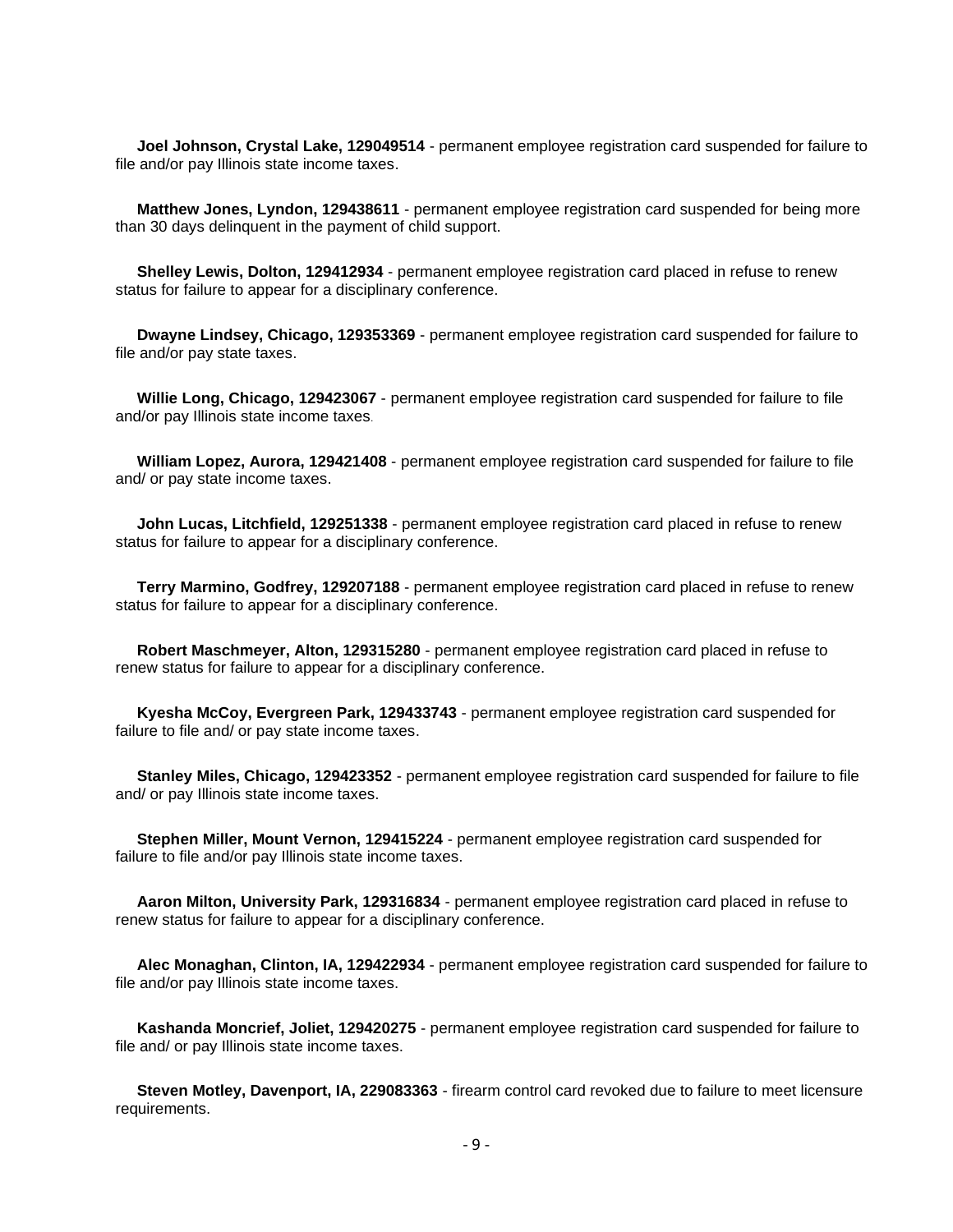**Donovan Murphy, Blue Island, 129362760** – permanent employee registration card indefinitely suspended for prior violations of the Act.

 **Eric Nelson, Chicago, 129361190** - permanent employee registration card suspended for failure to file and/or pay Illinois state income taxes.

 **Rohan Nicholas, Chicago, 129322805** - permanent employee registration card reissued on probation for two (2) year due to prior violations of the Detective Act.

 **Edmond Nickerson, Park Forest, 129045053** - permanent employee registration card placed in refuse to renew status for failure to appear for a disciplinary conference.

 **Laquita Norwood, Chicago, 129338531** - permanent employee registration card indefinitely suspended for prior violations of the Act.

 **Michael Parker, Chicago, 129343167** - permanent employee registration card suspended for failure to file and/or pay Illinois state income taxes.

 **Joseph Patrick, Chicago, 129289320** - permanent employee registration card suspended for being more than 30 days delinquent in the payment of child support.

 **Robert Pressley, Round Lake Beach, 115001995** - Private detective license suspended for failure to file and/or pay state taxes.

 **Haley Prewitt, Quincy, 249000896** - fingerprint vendor license placed on two-year probation upon issuance and permanent employee registration card placed on two-year probation for violations of the Detective Act.

 **Erik Rapp, Normal, 129379053** - permanent employee registration card suspended for failure to file and/ or pay Illinois state income taxes.

 **Daniel Rhoades, Round Lake Beach, 129429723** - permanent employee registration card suspended for failure to file and/ or pay Illinois state income taxes.

 **David Riley, Chicago, 129371945** - permanent employee registration card placed in refuse to renew status for failure to appear for a disciplinary conference.

 **Jeneea Robinson, Chicago, 129409325** - permanent employee registration card suspended for failure to file and/or pay Illinois state income taxes.

 **Danna Robinson, South Roxana, 129299148** - permanent employee registration card suspended for failure to file and/or pay Illinois state income taxes.

 **Irvin Rosales Perez, Plainfield, 129416652** - permanent employee registration card suspended for failure to file and/or pay Illinois state income taxes.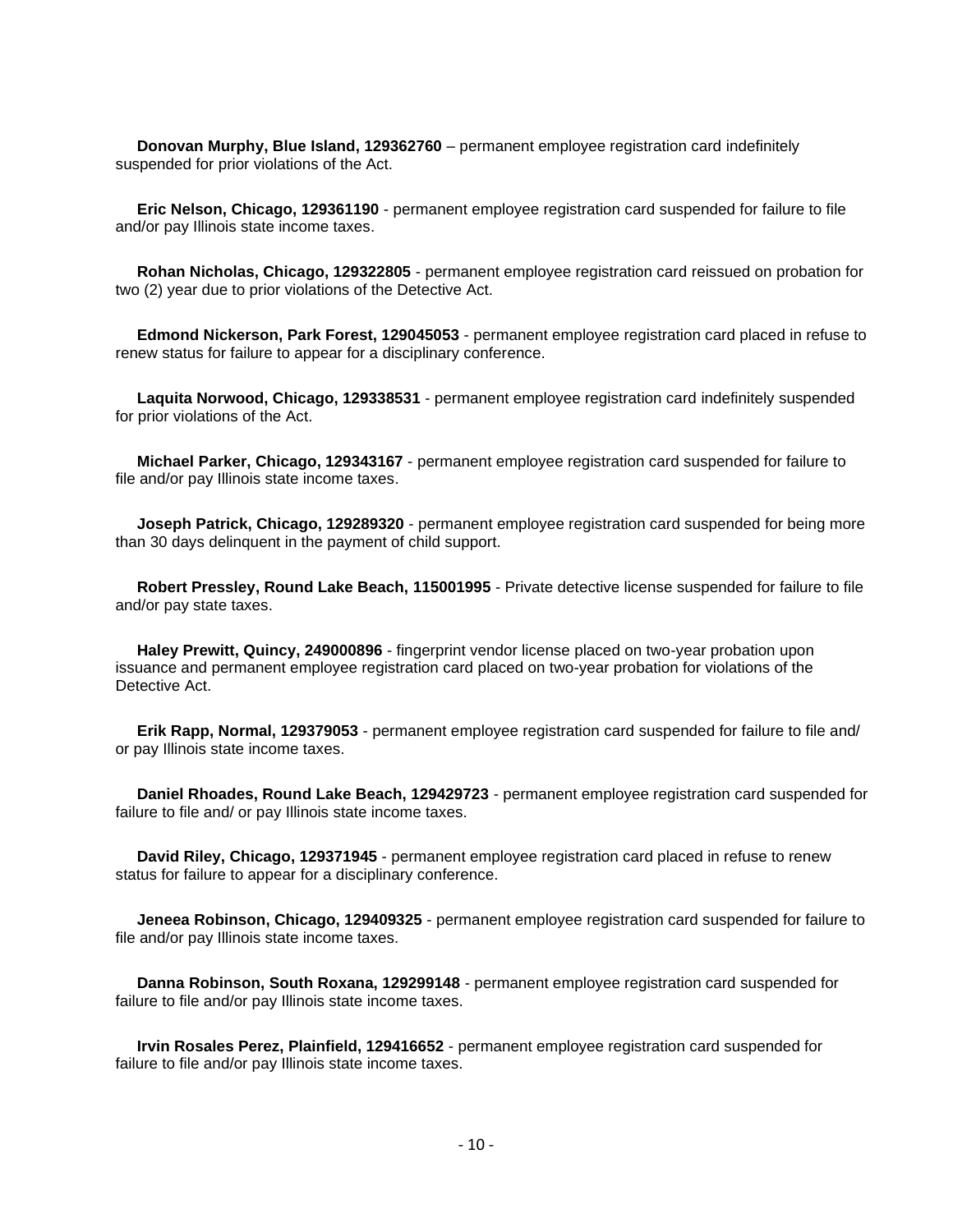**Israel Rufus, Chicago, 129435561** - permanent employee registration card suspended for failure to file and/or pay Illinois state income taxes.

 **Taris Rule, Chicago, 129333918** - permanent employee registration card suspended for failure to file and/or pay Illinois state income taxes.

 **Deonte Sanders, Chicago, 129367300** - permanent employee registration card placed in refuse to renew status for failure to appear for a disciplinary conference.

 **Tommy Scott, Broadview, 129188915** - permanent employee registration card suspended for failure to file and/or pay Illinois state income taxes.

 **Larry Shaw, Chicago, 129282924** - permanent employee registration card placed in refuse to renew status for failure to appear for a disciplinary conference.

 **Edward Shiba, Chicago, 129437119** - permanent employee registration card suspended for failure to file and/or pay Illinois state income taxes.

 **Patrick Slagel, Chicago, 129287801** - permanent employee registration card placed in refuse to renew status for failure to appear for a disciplinary conference.

 **Amber Slaughter, Steger, 129381560** - permanent employee registration card suspended for failure to file and/or pay Illinois state income taxes.

 **Theresa Smith, Chicago, 229083730** - firearm control card revoked due to failure to meet licensure requirements.

 **Charles Smith, Chicago, 129341732** - permanent employee registration card suspended for failure to file and/or pay Illinois state income taxes.

 **Elliott Smith-Ward, Berwyn, 129418263** - the permanent employee registration card placed on definite non-reporting probation for two (2) years and no FCC during probation due to violation of the Act.

 **Reginald Sneed, Chicago, 129326629** - permanent employee registration card suspended for failure to file and/or pay Illinois state income taxes.

 **Michael Sorensen, Woodstock, 129429898** - permanent employee registration card suspended for failure to file and/ or pay Illinois state income taxes.

 **Ciara Spearman, Kenosha, 129366157** - permanent employee registration card suspended for failure to file and/or pay state taxes.

 **Abreon Starks, Willowbrook, 129425524** - permanent employee registration card suspended for failure to file and/ or pay Illinois state income taxes.

 **Cavell Stubbs, Tampa, FL, 129239616** - permanent employee registration card suspended for being more than 30 days delinquent in the payment of child support.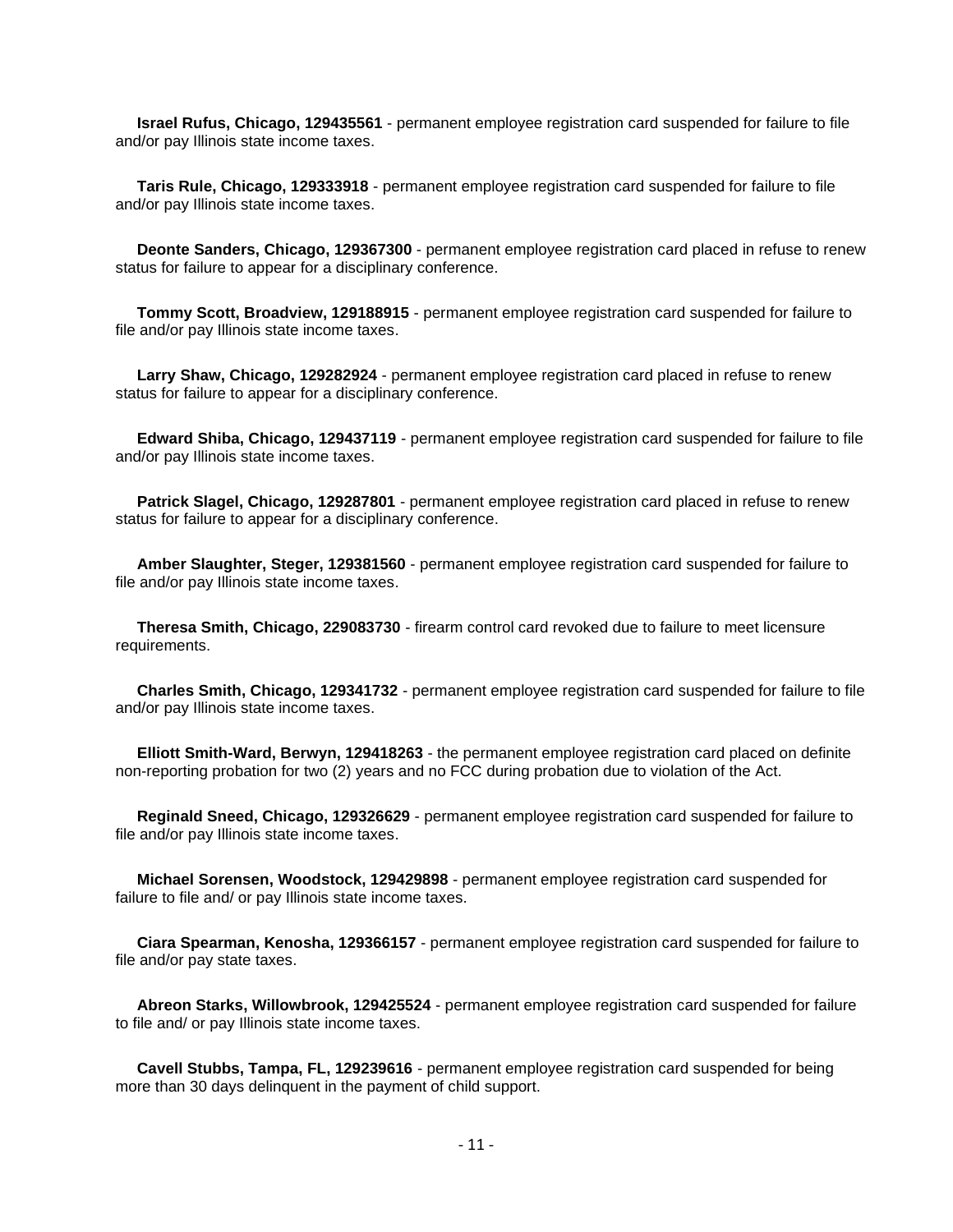**Eric Tamez, Pleasant Prairie, 129300145** - permanent employee registration card suspended for failure to file and/or pay Illinois state income taxes.

 **Calvin Tate, Chicago, 129404591** - permanent employee registration card placed in refuse to renew status for failure to appear for a disciplinary conference.

 **Walter Teasley, Chicago, 129215603** - permanent employee registration card suspended for failure to file and/ or pay state income taxes.

 **Wylin Thomas, Chicago, 129345451** - permanent employee registration card suspended for failure to file and/or pay Illinois state income taxes.

 **Mark Thomas, Chicago, 129135106** - permanent employee registration card suspended for failure to file and/or pay state taxes.

 **Derek Thompkins, Chicago, 129082727** - permanent employee registration card suspended for failure to file and/or pay Illinois state income taxes.

 **Karisma Tillis, Chicago, 129384463** - permanent employee registration card suspended for failure to file and/or pay Illinois state income taxes.

 **Harvey Tillis, Aurora, 129108264** - permanent employee registration card placed in refuse to renew status for failure to appear for a disciplinary conference.

 **Ryan Truax, Rockford, 129430983** - permanent employee registration card suspended for failure to file and/or pay Illinois state income taxes.

 **Alejandro Velasquez, Chicago, 129316384** - permanent employee registration card suspended for failure to file and/or pay Illinois state income taxes.

 **Pablo Vilchis, Chicago, 129201601** - permanent employee registration card placed in refuse to renew status for failure to appear for a disciplinary conference.

 **Alexander Walker, Moline, 129365733** - permanent employee registration card placed in refuse to renew status for failure to appear for a disciplinary conference.

 **Cory Walker, Springfield, 129406777** - permanent employee registration card placed in refuse to renew status for failure to appear for a disciplinary conference.

 **Rochelle Walker, Harvey, 129313520** - permanent employee registration card suspended for failure to file and/or pay Illinois state income taxes.

 **Jordan Wallace, Chicago, 129357105** - permanent employee registration card suspended for failure to file and/or pay Illinois state income taxes.

 **Derrick Webber, Hillside, 129288634** - permanent employee registration card suspended for failure to file and/ or pay state income taxes.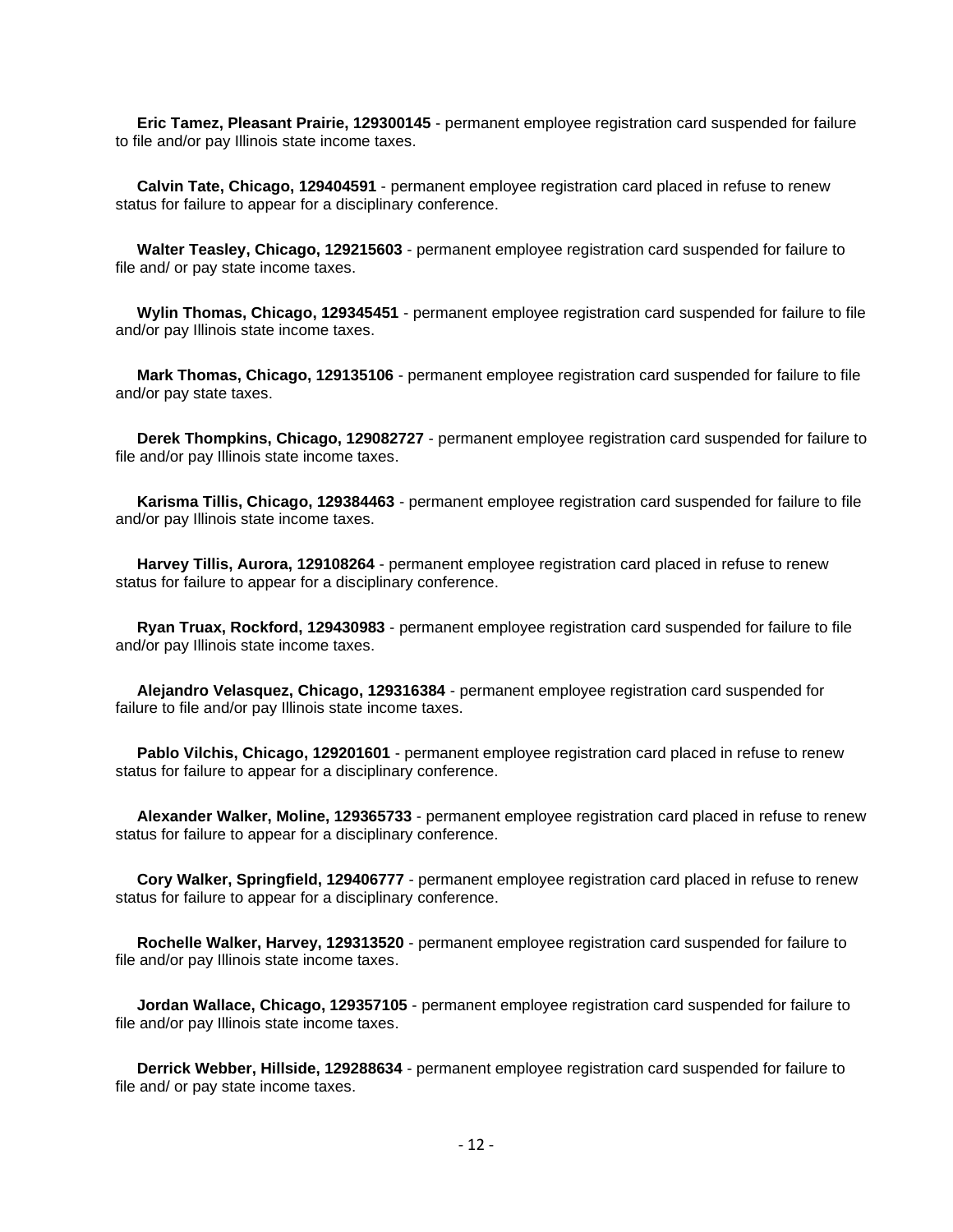**Dustin Weed, Bloomington, 129223640** - permanent employee registration card placed in refuse to renew status for failure to appear for a disciplinary conference.

 **Leslie Weekly, Chicago, 129342485** - permanent employee registration card suspended for failure to file and/or pay Illinois state income taxes.

 **Michael Whitaker, Chicago, 129412963** - permanent employee registration card placed in refuse to renew status for failure to appear for a disciplinary conference.

 **Randy White, Auburn, 129279067** - permanent employee registration card placed in refuse to renew status for failure to appear for a disciplinary conference.

 **Torin White, Riverdale, 129241823** - permanent employee registration license suspended for failure to file and/ or pay Illinois state income taxes.

 **Charlie White, Chicago, 129219881** - permanent employee registration card suspended for failure to file and/or pay Illinois state income taxes.

 **Panama Williams, Chicago, 129282338** - permanent employee registration card placed in refuse to renew status for failure to appear for a disciplinary conference.

 **Pamela Williams, Belleville, 129348117** - permanent employee registration card suspended for failure to file and/or pay Illinois state income taxes.

 **Elizabeth Willis, Chicago, 129402814** - permanent employee registration card placed in refuse to renew status for failure to appear for a disciplinary conference.

 **Shekeya Wilson, Chicago, 129431538** - permanent employee registration card suspended for failure to file and/or pay Illinois state income taxes.

 **Eric Winters, Chicago, 129033576** - permanent employee registration card placed in refuse to renew status for failure to appear for a disciplinary conference.

 **Louis Withers, Chicago, 129052204** - permanent employee registration card placed in refuse to renew status due to violation of the Detective Act.

#### **FUNERAL DIRECTOR AND EMBALMER**

 **Levi King, Belleville, 034012034** - funeral director and embalmer license suspended for failure to file and/or pay Illinois state income taxes.

 **Ladwyina Tolar-Slater, Waukegan, 034014453** - funeral director and embalmer license indefinitely suspended and fined \$2,500 fine due to aiding and assisting an unlicensed person to conduct funeral directing services.

#### **LAND SURVEYOR**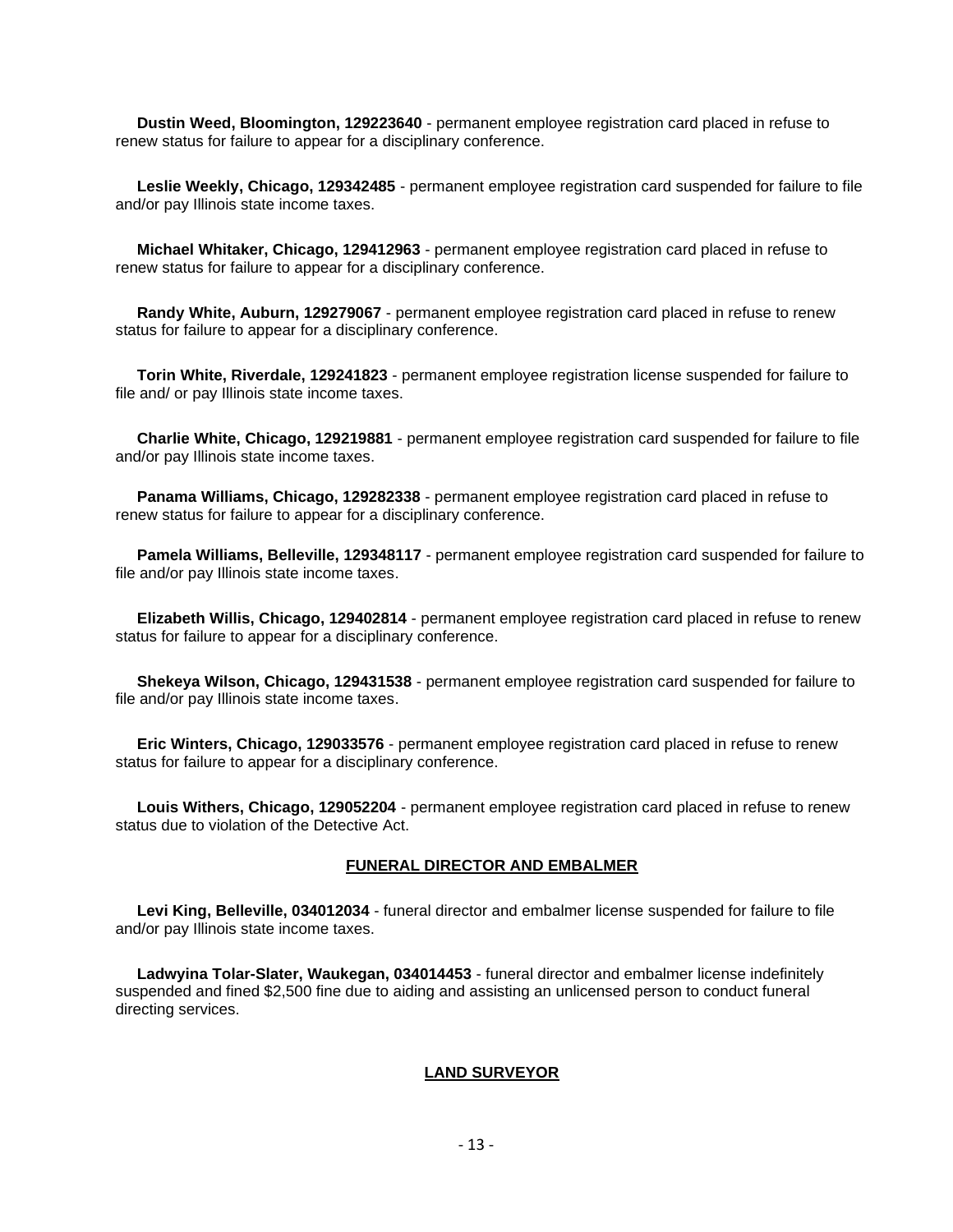**Warren Johnson, Wheaton, 035002971** - land surveyor license reprimanded for producing multiple surveys which failed to meet the minimum standards for boundary surveys.

#### **ROOFING CONTRACTOR**

 **Better Way Siding & Windows, Inc., East Peoria, 104015828** - roofing contractor license placed in refuse to renew status based on unprofessional conduct and for failure to continue to meet the requirements of the Illinois Roofing Industry Licensing Act.

 **Big Dog Roofing & Construction, LLC, Lincoln, 104017735** - roofing contractor license reprimanded and fined in the amount of One Thousand Dollars (\$1,000.00) for allowing an unlicensed individual to utilize the roofing contractor license to obtain a project.

 **Edwin Gire, Champaign, 105003933** - roofing qualifying party, revoked due to several criminal convictions (four counts of Class C felonies and six counts of Class B misdemeanors) in the U.S. District Court relating to the operation of Roofing Contractor, Grayson Enterprises, Inc.

 **Grayson Enterprises, Inc.** d/b/a Gire Roofing**, Seymour, 104016295** - roofing contractor license revoked due to criminal convictions (two counts of Class C felonies and six counts of Class B misdemeanors) in the U.S. District Court relating to the operation of Roofing Contractor business.

 **John Beal Incorporated, Maryland Heights, MO, 104011957** - roofing contractor license reprimanded and fined \$5,000 for aiding and assisting the unlicensed practice of roofing contracting.

#### **MASSAGE THERAPY**

 **Fengbin Li, Chicago, 227021577** - massage therapy license issued and placed on probation for a definite two-year period, as the result of unprofessional conduct related to a criminal misdemeanor prostitution charge in Griffith, Indiana.

 **Yolanda Flamenco, Bolingbrook, 227019595** - massage therapy license suspended for failure to file and/or pay Illinois state income taxes.

 **Linda Hill, Plainfield, 227014811** - massage therapy license suspended for failure to file and/or pay state taxes

 **Taomei Lin, Washington, 227019828** - massage therapy license indefinitely suspended for a minimum of one (1) year for permitting the unlicensed massage for compensation practice by an employee of the Spa.

#### **MEDICAL**

 **Ossama Abdellatif, Norridge, 036108759** - physician and surgeon license and controlled substance license indefinitely suspended for a minimum of one year effective retroactive to April 26, 2019, due to mental and physical impairment.

 **Faris Abusharif, Orland Park, 036108335** - physician and surgeon license suspended for failure to file and/or pay Illinois state income taxes.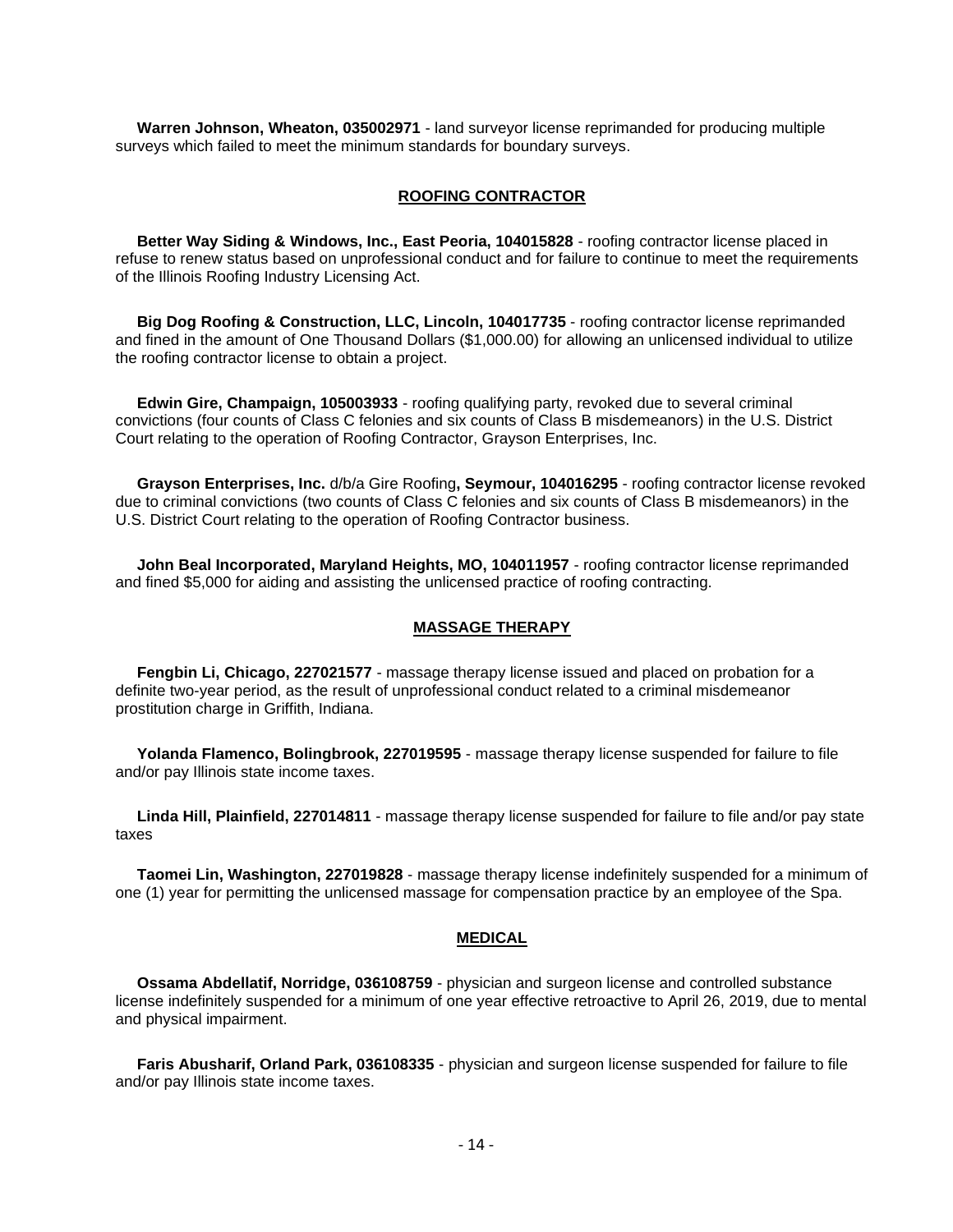**Nikolas Antoniou, Gurnee, 036098315** - physician and surgeon license reprimanded, required to complete 20 Category 1 CME's in the area of Controlled Substance prescribing and fined \$1,000 due to a deficiency in the area of substantiating medication prescription.

 **George Backardjiev, Elmhurst, 036115001** - physician and surgeon license indefinitely suspended after he was disciplined by the Texas Medical Board and failed to disclose disciplinary action by a hospital on his Illinois Physician License renewal application.

 **Scott Borkenhagen, Hartland, WI, 036191211** - physician and surgeon license issued with reprimand due to prior misdemeanor convictions in the State of Wisconsin.

 **Anthony Bozzano, Palos Heights, 036035550** - physician and surgeon license indefinitely suspended for a minimum of one year for failure to properly manage and treat a patient's mental health issues from 2010 - 2011 and for failure to release records.

 **Asad Cheema, Joliet, 036107324** - physician and surgeon license placed on indefinite probation for a minimum of 12 months, fined \$20,000, required to pass EBAS, and complete 20 Category 1 CME's in the area of practice management for inappropriately prescribing controlled substances to a patient of his practice between 2010-2012.

 **Skakuntala Chhabria, Gurnee, 036053149** - physician and surgeon license suspended for 30 days for failure to appraise a patient of her practice about the results of the MRI test that revealed the presence of a brain tumor.

 **Cedric Coleman, Chicago, 036067164** - physician and surgeon license automatically, indefinitely suspended for a minimum of 12 months for a violation of his probation.

 **Michael Earley, Chicago, 036067635** - physician and surgeon license automatically, indefinitely suspended for a minimum of 12 months for violation of the conditions of his probation.

 **Theodore Galvani, Sandstone, MN, 036089612** - physician and surgeon license indefinitely suspended for healthcare fraud conviction in July 2019.

 **Todd Gray, Davenport, IA, 036app3806527** - physician and surgeon license issued with reprimand due to a sister-state discipline from the state of Iowa in 2015.

 **James Gross, Grayslake, 036072198** - physician and surgeon license suspended for failure to file and/or pay Illinois state income taxes.

 **Andrew Guzman, Apollo Beach, FL, 036112905** - physician and surgeon license reprimanded due to a sister-state discipline from the state of Florida in 2018.

 **Munesh Kalsi, Oak Lawn, 036117977** - physician and surgeon license reprimanded based on the Medical Licensing Board of Indiana's denial of application for licensure for failure to disclose a malpractice report and failure to reply to their various attempts to request additional information.

 **Saeed Khan, Benton, 036052011** - physician and surgeon license and controlled substance license voluntarily, permanently relinquished due to inappropriately prescribing controlled substances to patients of his private practice as well as self-prescribing controlled substances.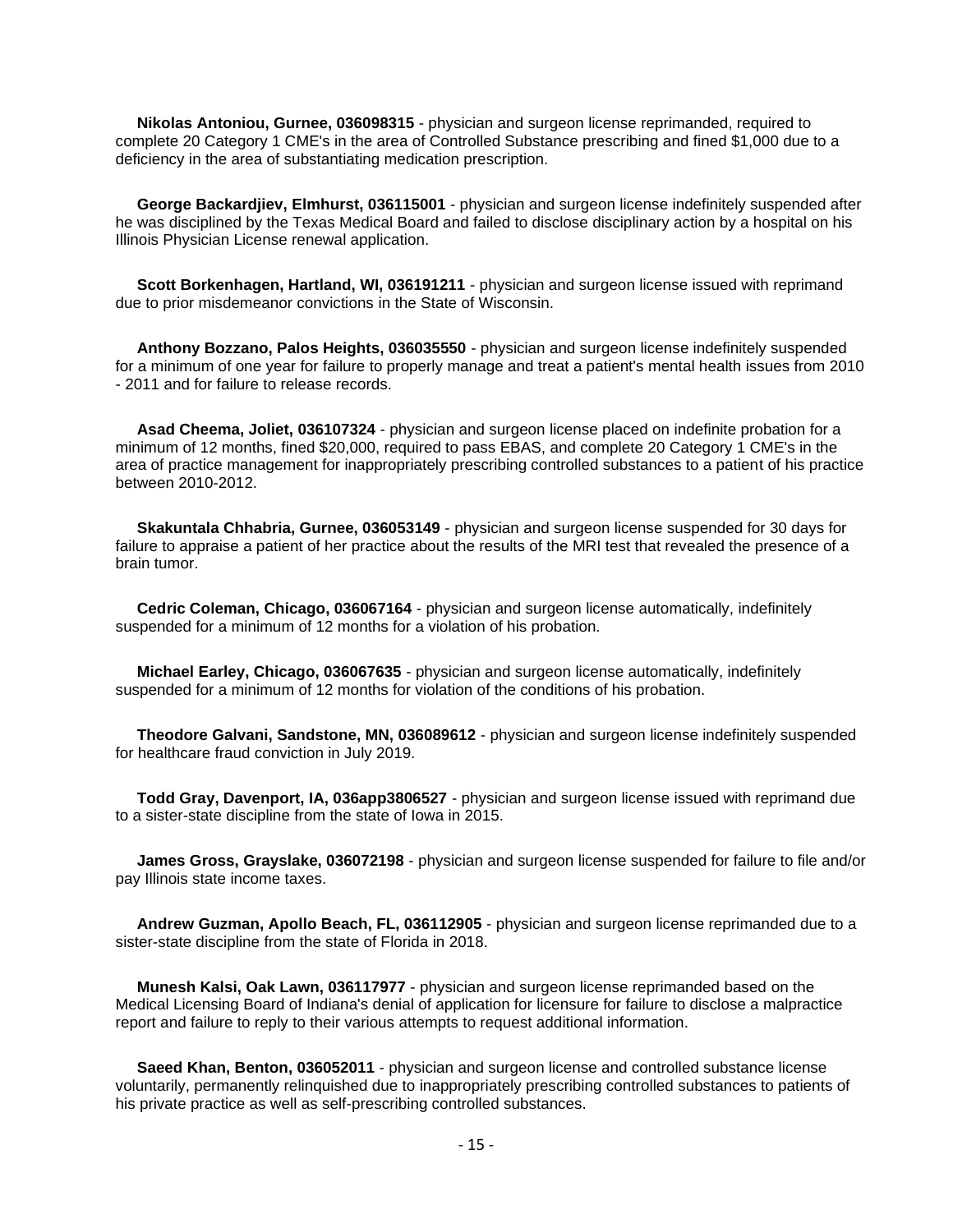**Kimball Ladien, Chicago, 036076843** - physician and surgeon license suspended for failure to file and/or pay Illinois state income taxes.

 **Lawrence Lavine, Crystal Lake, 036049364** - physician and surgeon license and controlled substance licenses temporarily suspended for inappropriate controlled substance prescribing to patients without establishing physician-patient relationship.

 **Michael Lewis, Waddell, AZ, 036app3707601** - physician and surgeon application for licensure withdrawn after receipt of a written Notice of Intent to Deny Licensure.

 **Alfredo Lopez, Terre Haute, IN, 036091192** - physician and surgeon license placed in refuse to renew status due to indefinite suspension of his Indiana medical license.

 **Julian Machado, Orland Park, 038013479** - chiropractor license issued with reprimand and must take and pass all five section of the Ethics Boundaries Assessment Services (EBAS) exam within 12 months for failing to disclose pleas of nolo contendere to two criminal offenses in the state of Florida in his application for licensure in Illinois.

 **Irene McAleer, Peoria, 036151286** - physician and surgeon license issued with reprimand due to a sisterstate discipline from the state of Florida in 1998.

 **Mark Mullendore, Springfield, 036057331** - physician and surgeon license indefinitely suspended for failure to respond to the Department's request for information within thirty (30) days.

 **Megan Narula, Peoria, 125075329** - temporary medical permit issued with reprimand and shall take and pass all five sections of the Ethics and Boundaries Assessment Services (EBAS) exam within 12 months due to being placed on probation for professionalism during a prior residency, being placed on an academic improvement plan and contract not being renewed, and failing to fully represent the circumstances of her departure from the residency program when applying for a new residency program through the Electronic Residency Application Service (ERAS).

 **Jalal Rais-Dana, Niles, 036090842** - physician and surgeon license reprimanded and is required to complete 20 hours of CME's in the diagnosis and treatment of acute and recurrent urinary tract infection based on a settlement paid on behalf of licensee for alleged failure to diagnose and failure to test for vesicoureteral reflux resulting in the loss of one kidney in a female child.

 **Carlos Sanchez, Morton Grove, 036065681** - physician and surgeon license suspended for failure to file and/or pay Illinois state income taxes.

 **Faizuddin Shareef, Dyer, IN, 036121541** - physician and surgeon license and controlled substance license indefinitely suspended due to a sister-state discipline for inappropriate controlled substance prescribing.

 **Neil Sharma, Palos Heights, 036127403** - physician and surgeon license indefinitely suspended for a minimum of three year effective retroactive to July 10, 2017 due to a healthcare fraud conviction.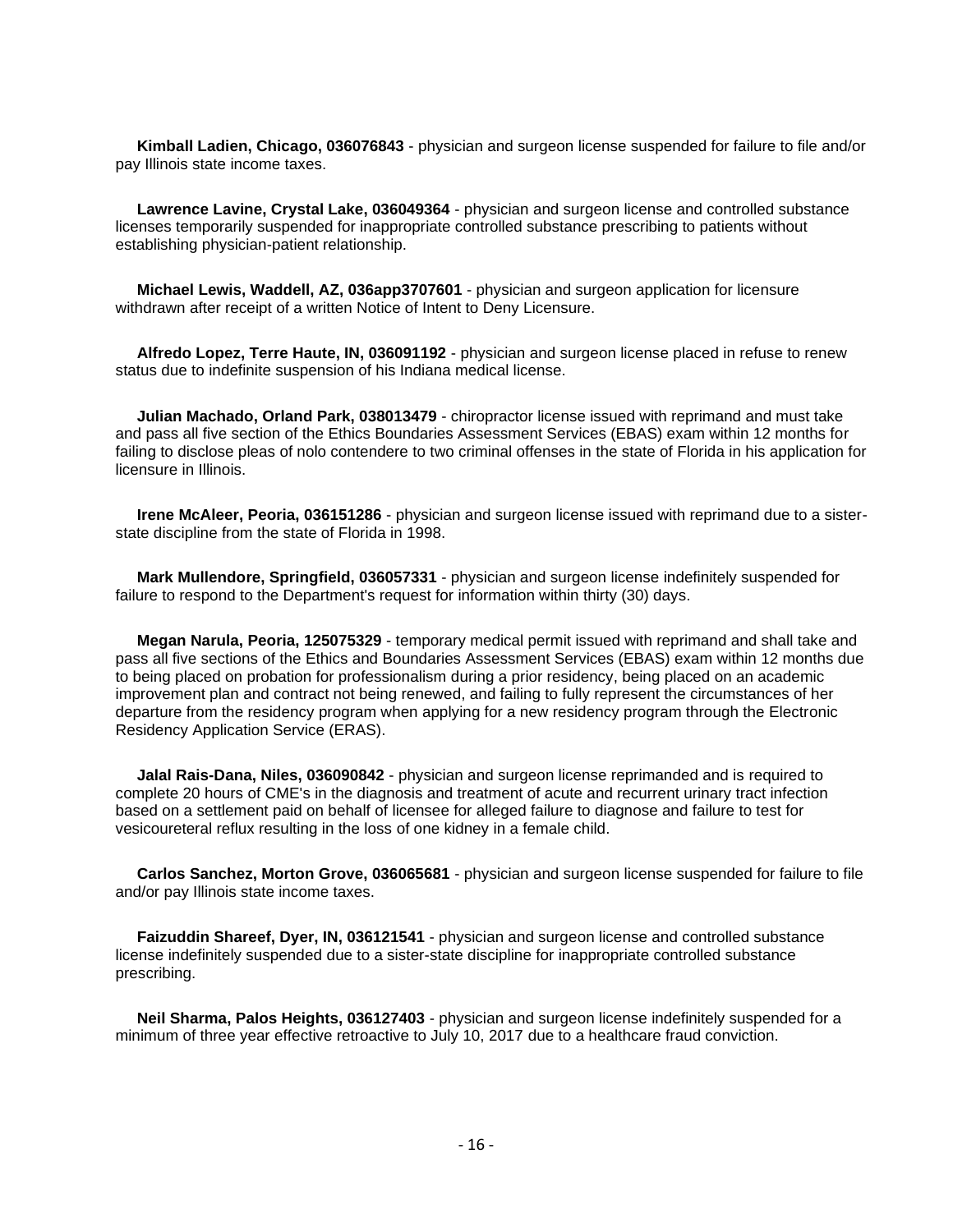**Eliza Shin, Sherman Oaks, CA, 036107789** - physician and surgeon license and controlled substance license permanently relinquished due to committing an offense against the United States in which she participated in a scheme to defraud Medicare between 2012 and 2014.

 **Keith Shulman, Skokie, 036069610** - physician and surgeon license and controlled substance license indefinitely suspended for a minimum of six months due to improperly prescribing controlled substances which led to the surrender of his DEA registration in December 2018.

 **Sergei Shushunov, Buffalo Grove, 036070073** - physician and surgeon license shall remain on indefinite probation for a minimum of six months with practice restrictions.

 **Adam Smith, Sioux City, IA, 036123693** - physician and surgeon license placed in refuse to renew status due to summary suspension of his medical license by the South Dakota Board of Medical and Osteopathic Examiners.

 **Jonathan Sollender, Aurora, CO, 036085174** - physician and surgeon license reprimanded due to an adverse action from the state of Colorado.

 **Jerome Zwierzycki, Deerfield, 036071997** - physician and surgeon license suspended for failure to file and/or pay Illinois state income taxes.

#### **NURSING**

 **Julie Adkins, Powell, TN, 041488751** - registered nurse license issued with reprimand for having been disciplined in 2007 in the state of Tennessee for a 2006 conviction regarding possession of a controlled substance and as a result, having had her state of California registered nurse license disciplined in 2011 and her state of Pennsylvania registered nurse license denied in 2009.

 **Helena Bailey, Chicago, 043107840** - practical nurse license suspended for failure to file and/or pay Illinois state income taxes.

 **Rebecca Baney, Kane, 043105770** - practical nurse license placed in refuse to renew status due to unprofessional conduct, habitual or excessive use or addiction to narcotics, unlawful taking of narcotics, and failure to report.

 **Kristen Bazell, Chicago, 041337379** - registered professional nurse license placed in refuse to renew status due to sister-state discipline in California due to a criminal conviction.

 **Magdelina Brown, Park Forest, 043114088** - practical nurse license suspended for failure to file and/ or pay Illinois state income taxes.

 **Rachella Brown, Champaign, 043088347** - practical nurse license reprimanded and required to complete ten (10) hours of continuing education ("CE") courses regarding the following topics: (a) Geriatrics; (b) Dementia; (c) Alzheimer's and (d) delegation of duties. In June 2017, Respondent disengaged a facility door alarm to the courtyard, so residents could gain access to the courtyard for a brief period under the supervision of a certified nursing assistant ("CNA"). The CNA forgot to inform her when the residents returned to the building. According to the IDPH Survey, a dementia resident exited the facility to enter the courtyard. The resident expired due to heat exposure.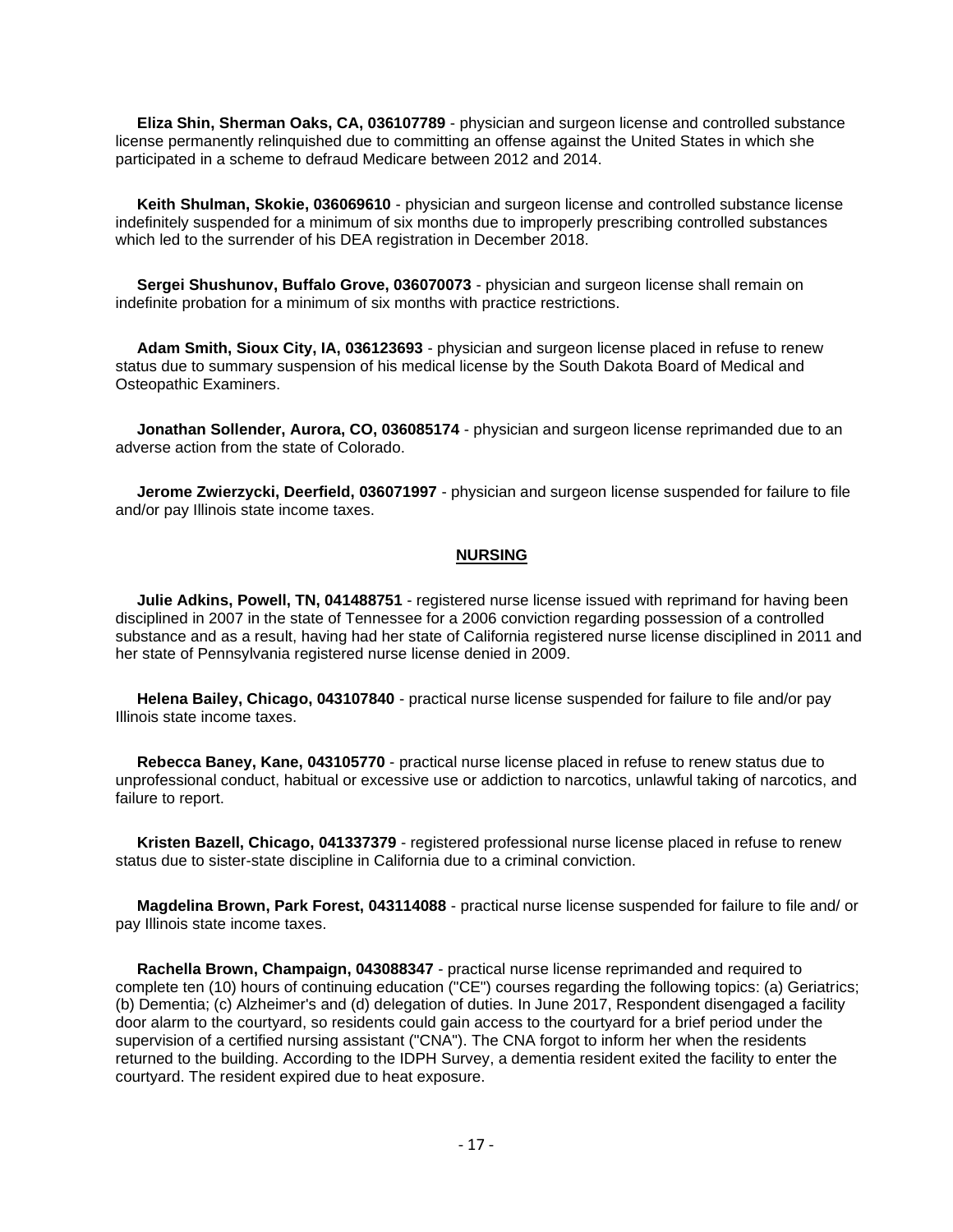**Verity Caruso, Dundee, OR, 041419248** - registered nurse license placed in refuse to renew status due to failure to report.

 **Julieta Cayabyab, Pico Rivera, CA, 041209247** - registered nurse license placed in refuse to renew status due to sister-state discipline.

 **Martha Clark, Melber, KY, 041383736** - registered professional nurse license voluntarily surrendered due to a sister-state discipline.

 **Dione Cox, Belleville, 043101198** - practical nurse license suspended for failure to file and/or pay Illinois state income taxes.

 **Carmikllia Duling, Chicago, 043118831** - practical nurse license suspended for failure to file and/or pay Illinois state income taxes.

 **Clara Dunn, Chicago, 043030919** - practical nurse license suspended for failure to file and/ or pay Illinois state income taxes.

 **D Jamaa Edwards, Chicago, 041327279** - registered nurse license suspended for failure to file and/or pay Illinois state income taxes.

 **Cloteal Fox, Chicago, 043073832** - practical nurse license suspended for failure to file and/or pay Illinois state income taxes.

 **Nancy Goss, Chicago, 043109842** - practical nurse license suspended for failure to file and/or pay Illinois state income taxes.

 **Randi Gray, Galesburg, 041387873** - registered professional nurse license voluntarily permanently surrendered for depriving patients of medication by administering Tylenol instead of Norco and diluting a patient's oral Morphine with tap water and diverting the rest of the medication for personal use.

 **Maria Harris, Monroe City, MO, 041app3804809** - registered nurse license issued with reprimand due to a sister-state discipline.

 **Elisabeth Jensen, Davenport, IA, 043120229** - practical nurse license placed on indefinite probation due to respondent's felony conviction, unprofessional conduct, and sister-state discipline.

 **Nanci Johnson, Helen, 041195135** - registered professional nurse license suspended for failure to file and/ or pay Illinois state income taxes.

 **Tina Jones, Des Plaines, 041445761** - registered nurse license permanently revoked due to forcible felony conviction.

 **William Kochman, Springfield, 043079239** - practical nurse license permanently revoked due to forcible felony conviction.

 **Linda Laroche, Cape Coral, FL, 041245700** - registered nurse license placed under a Chaperone Order because of being charged with a forcible felony.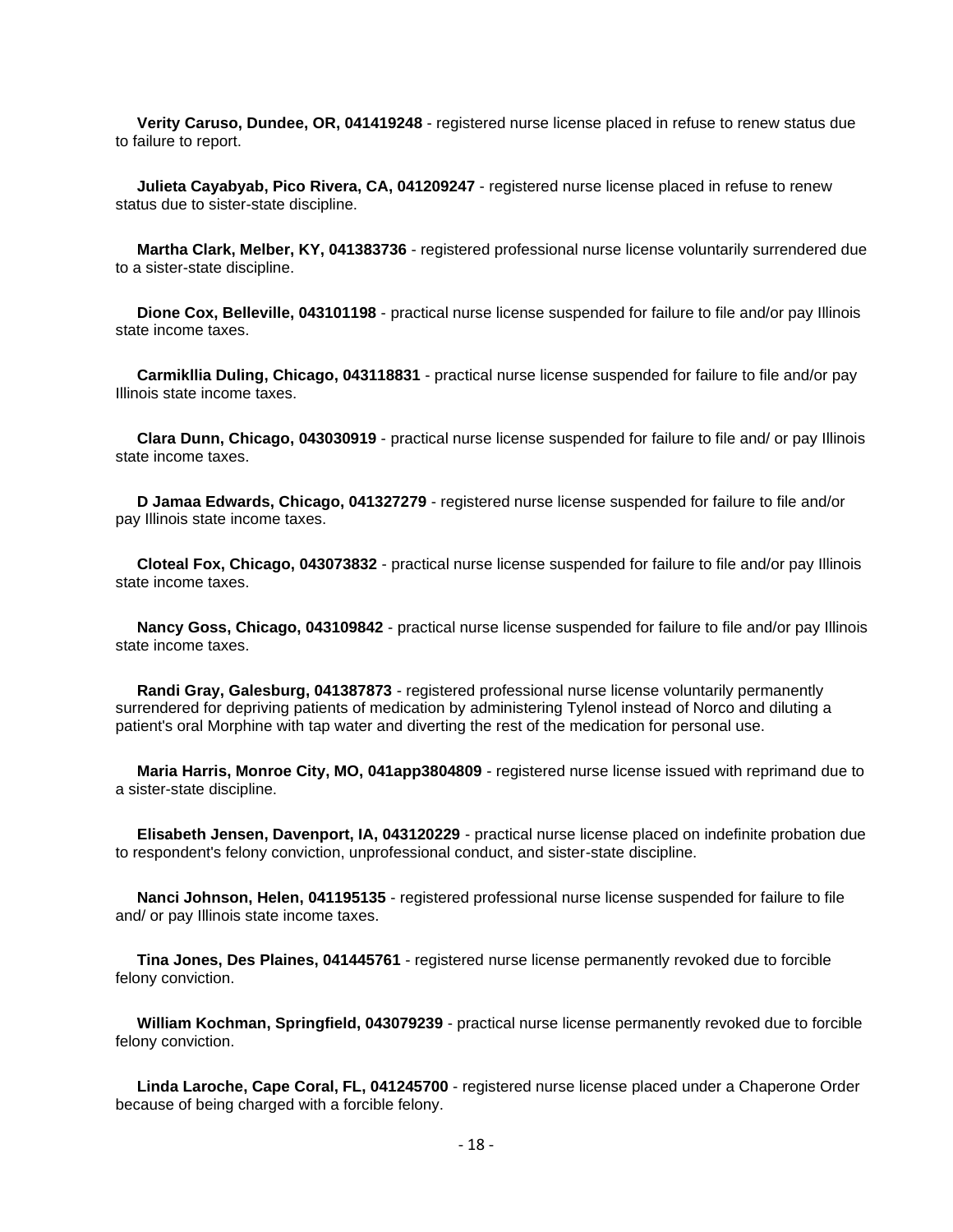**Mary Leis, Carlyle, 041440016** - registered nurse license suspended for failure to file and/or pay Illinois state income taxes.

 **Jane Lukuc, Herrin, 041291169** - registered professional nurse license placed on indefinite probation for a minimum period of three (3) years due to the diversion of controlled substances and engaging in false documentation of the administration of narcotics.

 **Lisa Wolff Mans, Glenview, 041267451** - registered professional nurse license indefinitely suspended for a minimum of twelve (12) months for violation of her probation.

 **Kelly Meriweather, Chicago, 043126330** - licensed practical nurse license suspended for failure to file and/ or pay Illinois state income taxes.

 **Tiwaf Michael, Antelope, CA, 041402922** - registered professional nurse license placed in refuse to renew status due to sister-state discipline in California due to a criminal conviction; a nolo contendere plea; and unprofessional conduct.

 **Doris Milslagle, Coffeen, 043067268** - practical nurse license suspended for failure to file and/or pay Illinois state income taxes.

 **Tanisha Monae, Chicago, 043109505** - practical nurse license suspended for failure to file and/ or pay Illinois state income taxes.

 **Cheryese Moore, Burnham, 043108059** - practical nurse license suspended for failure to file and/or pay Illinois state income taxes.

 **Amy Parnell, Marion, 041338284** - registered professional nurse license placed in refuse to renew status due to sister-state discipline in Tennessee due to unprofessional conduct and incompetence.

 **Valerie Powell, Johnston City, 043114063** - practical nurse license reprimanded due to respondent's failure to report.

 **Jennifer Pozsgai, Lincoln, 043110111** - practical nurse license automatically, indefinitely suspended for a minimum of 12 months due to violation of probation.

 **Dorothy Previna, Skokie, 043118991** - practical nurse license suspended for failure to file and/ or pay Illinois state income taxes.

 **Jenelle Robledo, Great Lakes, 041373467** - registered professional nurse license placed in refuse to renew status due to Respondent's sister state discipline.

 **Yoldanda Sheegog, Crete, 043072266** - practical nurse license permanently revoked due to forcible felony conviction.

 **Cynthia Smith, Dyersburg, TN, 043058159** - licensed practical nurse license placed in refuse renew status due to a sister-state discipline.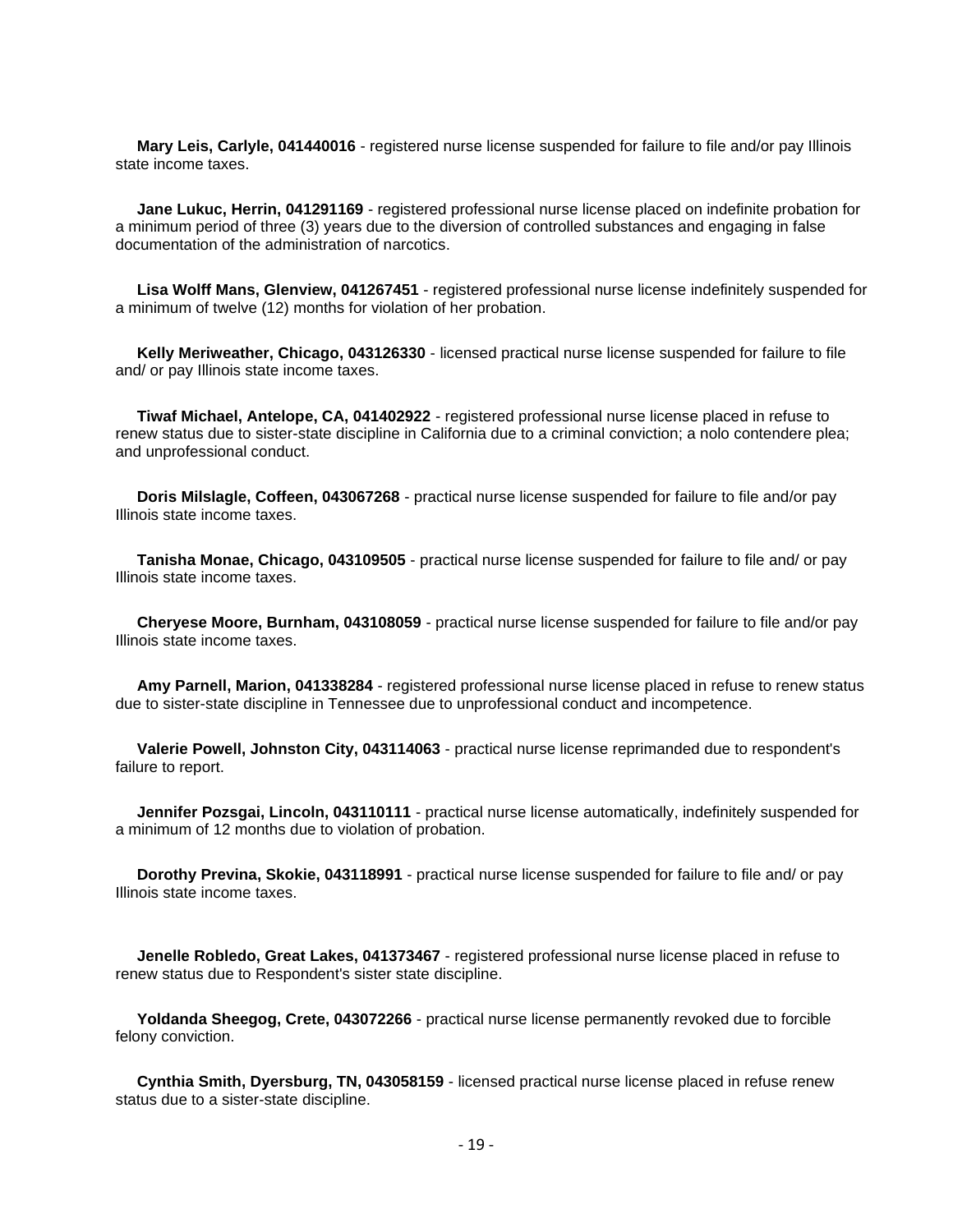**Robin Tillmon, Hillside, 041260085** - registered professional nurse license suspended for failure to file and/ or pay Illinois state income tax

 **Donna Tooley, High Ridge, MO, 041297268** - registered professional nurse license placed in refuse to renew status due to a sister-state discipline.

 **Karen Vazgec, Kyle, TX, 041441718** - registered professional nursing license placed in refuse to renew status due to a sister-state discipline and for failure to report.

 **Cory Washington, Peoria, 041364673** - registered professional nurse license suspended for failure to file and/ or pay Illinois state income taxes.

 **Diane Weber, Cedarville, 041209874** - registered nurse license placed on probation for two years after self-reporting an investigation by the Department of Children and Family Services for having left her grandchild unattended with her former husband, a registered sex offender. The child was not harmed.

 **Lidia Whitted, Normal, 041409763** - registered professional nurse license suspended for failure to file and/or pay Illinois state income taxes.

 **N. Galene Wilcott, Springfield, 041263836** - registered nurse license placed on probation for one year for failure to follow-up and insure that a resident was taken to an urgent care center. Respondent had been employed at a facility in the state of Illinois, had assessed a resident, determined the resident should be taken to an urgent care center and instructed other staff members to take the resident to an urgent care center.

 **Gabrielle Williams, Hammond, IN, 041382971** - registered nurse license placed on probation for two years for having an intravenous line in her arm while on duty, self-administering saline solution, and being removed from her facility duties.

 **Julie Williams, Eldorado, 043082969** - practical nurse license automatically, indefinitely suspended for a minimum of 24 months for violation of probation.

 **Duan Woods, Orland Park, 043090031** - professional nurse license suspended for failure to file and/ or pay Illinois state income taxes.

 **Elaine Wright, Chicago, 041226740** - registered professional nurse license suspended for failure to file and/ or pay Illinois state income taxes.

#### **NURSING HOME ADMINISTRATOR**

 **Janice Franklin, Dahlgren, 044010347** - nursing home administrator license restored to indefinite probation for a minimum of two years.

 **Narad Persadsingh, Chicago, 044005188** - nursing home administrator license suspended for failure to file and/or pay Illinois state income taxes.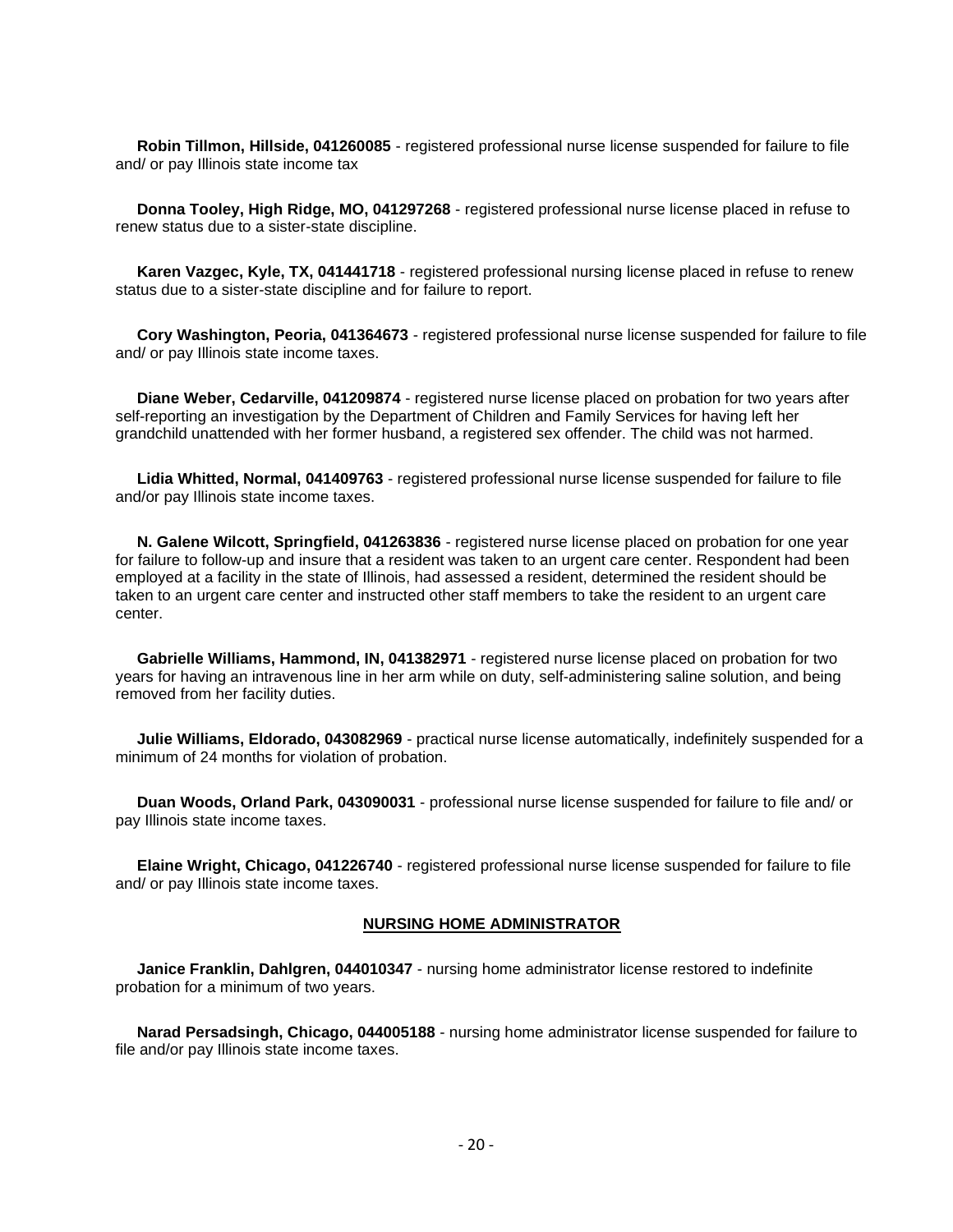**Bonzetta Williams, Homewood, 044010156** - nursing home administrator license indefinitely suspended due to failure to complete continuing education.

#### **OCCUPATIONAL THERAPY**

 **Jennifer Hargis, Kewanee, 057002266** - occupational therapy assistant license indefinitely suspended for violation of the Illinois Occupational Therapy Practice Act and the Act's correlating administrative rules for failure to maintain accurate patient records, unprofessional conduct, and willfully making false records regarding occupational therapy services not rendered to the patient.

#### **PHARMACY**

 **Agropec Trading LLC, Hialeah, FL, 054020270** - pharmacy license reprimanded and fined \$5,000 due to sister-state discipline and failure to report.

 **Fariha Ahmed, Chicago, 049226384** - pharmacy technician license suspended for failure to file and/or pay Illinois state income taxes.

 **Aice Calvin, Chicago Heights, 049185343** - pharmacy technician license suspended for failure to file and/or pay Illinois state income taxes.

 **Cheryl Campbell, Chicago, 049162155** - pharmacy technician license suspended for failure to file and/ or pay Illinois state income taxes.

 **Suzanne Carnehl, Marengo, 049065973** - pharmacy technician license placed in refuse to renew status for having engaged in the diversion of controlled substance.

 H/M Pharmacy, d/b/a **Conney's Pharmacy, Winnetka, 054018916** - pharmacy license fined \$5,000 and placed on probation for a definite period of three (3) years due to violations discovered during a routine inspection.

 **Arshad Gazi, Skokie, 051290842** - pharmacist license placed on probation for a definite period of one (1) year due to violations discovered during a routine inspection of a pharmacy where he was the named pharmacist-in-charge.

 **Henry Ford Pharmacy Advantage Southfield, Rochester Hills, MI, 054017747** - non-resident pharmacy license reprimanded due to adverse action taken by the Louisiana Board of Pharmacy and New Hampshire Board of Pharmacy.

 **Shawn McEwen, Chicago, 049098376** - pharmacy technician license suspended for failure to file and/or pay Illinois state income taxes.

 **McGuff Compounding Pharmacy Services, Inc., Santa Ana, CA, 054014270** - pharmacy license reprimanded due to sister-state discipline in Alabama for unlicensed practice.

 **Kylisha Ousley, Osceola, 049235121** - pharmacy technician license suspended for failure to file and/or pay Illinois state income taxes.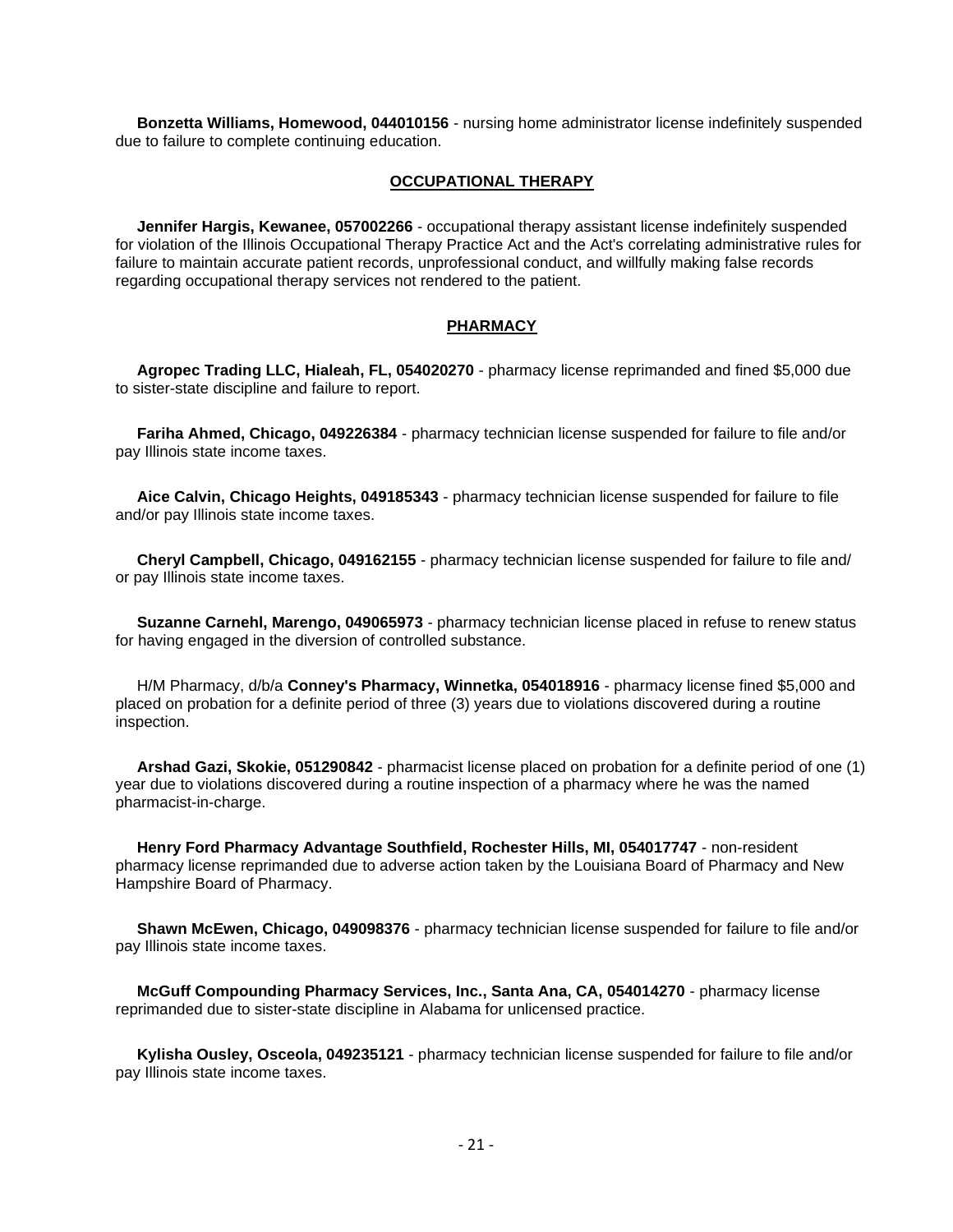**Justin Sipes, Bloomington, 049252082** - pharmacy technician license placed in refuse to renew status due to having engaged in the diversion of controlled substances.

 MFMM Corp. d/b/a **South Suburban Pharmacy, Hazel Crest, 054015826** - pharmacy license placed on indefinite probation for a minimum period of eighteen (18) months and assessed a fine of \$2,000 following its petition to restore in case 2018-03832 wherein MFMM Corp's pharmacy license was indefinitely suspended due to multiple violations observed during a routine inspection and due to having surrendered its U.S. Department of Justice Drug Enforcement Administration ("DEA") Registration for cause.

 **Shemekia Williams, Chicago, 049232429** – pharmacy technician license suspended for failure to file and/ or pay Illinois state income taxes.

#### **PHYSICAL THERAPY**

 **Raymond Mitchell, Deming, NM, 160006393** - physical therapy assistant license placed in refuse to renew status due to a sister-state discipline.

#### **PROFESSIONAL COUNSELOR**

 **Cecelia Bozeman, Naperville, 178002769** - professional counselor license suspended for failure to file and/ or pay Illinois state income taxes.

 **Kim Nygaard, Lake in the Hills, 180002330** - clinical professional counselor license suspended for failure to file and/or pay Illinois state income taxes.

 **Olga Smith, Montgomery, 180006109** - clinical professional counselor license suspended for failure to file and/or pay Illinois state income taxes.

 **Danny Sourbis, Bolingbrook, 180009546** - clinical professional counselor license temporarily suspended because continued practice constitutes an immediate danger to the public due to mental impairment.

#### **PUBLIC ACCOUNTANT**

 **Lawrence Cohn, Wheeling, 065008763** - certified public accountant license restored to indefinite probation for a minimum of five years and effective upon payment of fees and filing of forms.

#### **RESPIRATORY CARE PRACTITIONER**

 **Clifford Elliot, Monmouth, 194002399** - respiratory care practitioner license suspended for failure to file and/ or pay Illinois state income taxes.

 **Calvette Martin, Kankakee, 194006627** - respiratory care practitioner license suspended for failure to file and/or pay Illinois state income taxes.

#### **SHORTHAND REPORTER**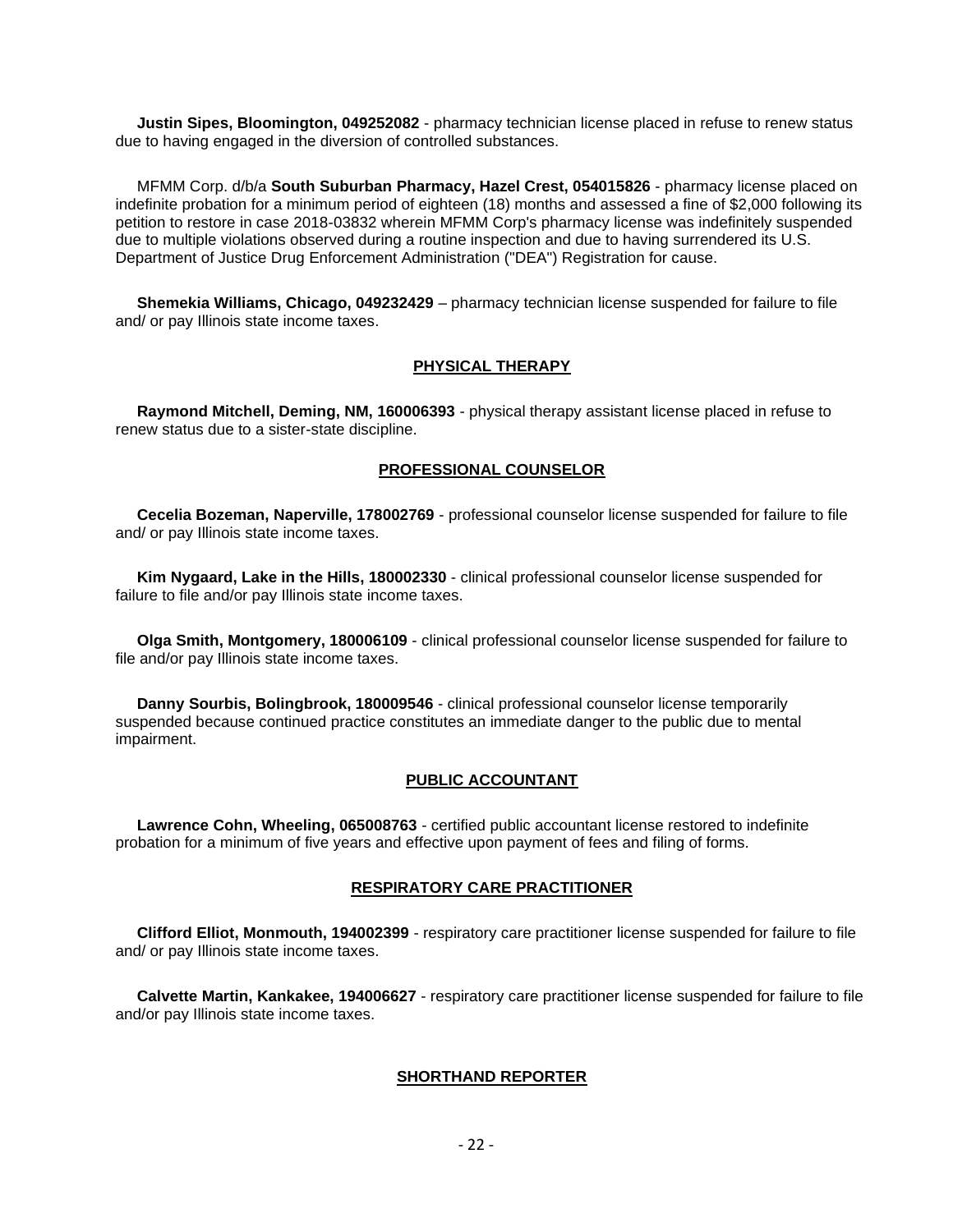**Devan Moore, Chicago Ridge, 084004589** - certified shorthand report license suspended for failure to file and/or pay Illinois state income taxes.

#### **SOCIAL WORKER**

 **Betty Sellas, Arlington, 149008227** - clinical social worker license suspended for failure to file and/ or pay Illinois state income taxes.

 **Constance Stuetzer, Chicago, 149003855** - clinical social worker license indefinitely suspended for a minimum of one year and fined \$5,000 for aiding and abetting the unlicensed practice of social work and/or clinical social work, making material misstatements to a patient in connection with billing a patient, unprofessional conduct, making material misstatements to an insurance company in relation to a claim made on behalf of a patient.

#### **SPEECH-LANGUAGE PATHOLOGY AND AUDIOLOGY**

 **Melissa Spinazzola, Steger, 217000116** - speech-language pathology assistant license suspended for failure to file and/or pay Illinois state income taxes.

#### **PROFESSIONAL ENGINEERS**

 **Clifford Leverenz, New Lenox, 062039830** - professional engineering license reprimanded and fined \$2,500, owed jointly and severally with Effective Engineering solutions, Ltd, professional design firm license -184003537, which is revoked for practicing structural engineering services without a valid structural engineering professional design firm registration or having a licensed structural engineer on staff.

 **Miguel Urdiales, Chicago, 061034681** - enrolled professional engineer intern license suspended for failure to file and/or pay Illinois state income taxes.

### **DIVISION OF REAL ESTATE**

#### **COMMUNITY ASSOCIATION MANAGER**

 **Brian Colebrook, Chicago, 261002465** - community association manager license suspended for being more than thirty days delinquent in the payment of child support.

 **Randi Green, Northbrook, 261000650** - community association manager license suspended for failure for file and/or pay Illinois state income taxes.

#### **HOME INSPECTOR**

 **Anthony Migon, Chicago, 450010995 and Echo Home Inspection Inc, Elgin, 451000258** - Home Inspector license and Home Inspector Entity licenses fined \$2,500 jointly and severally and respondent Migon ordered to take 3-hour report writing course and 3-hour standards of practice course for allowing unlicensed associates to perform unsupervised home inspection activities.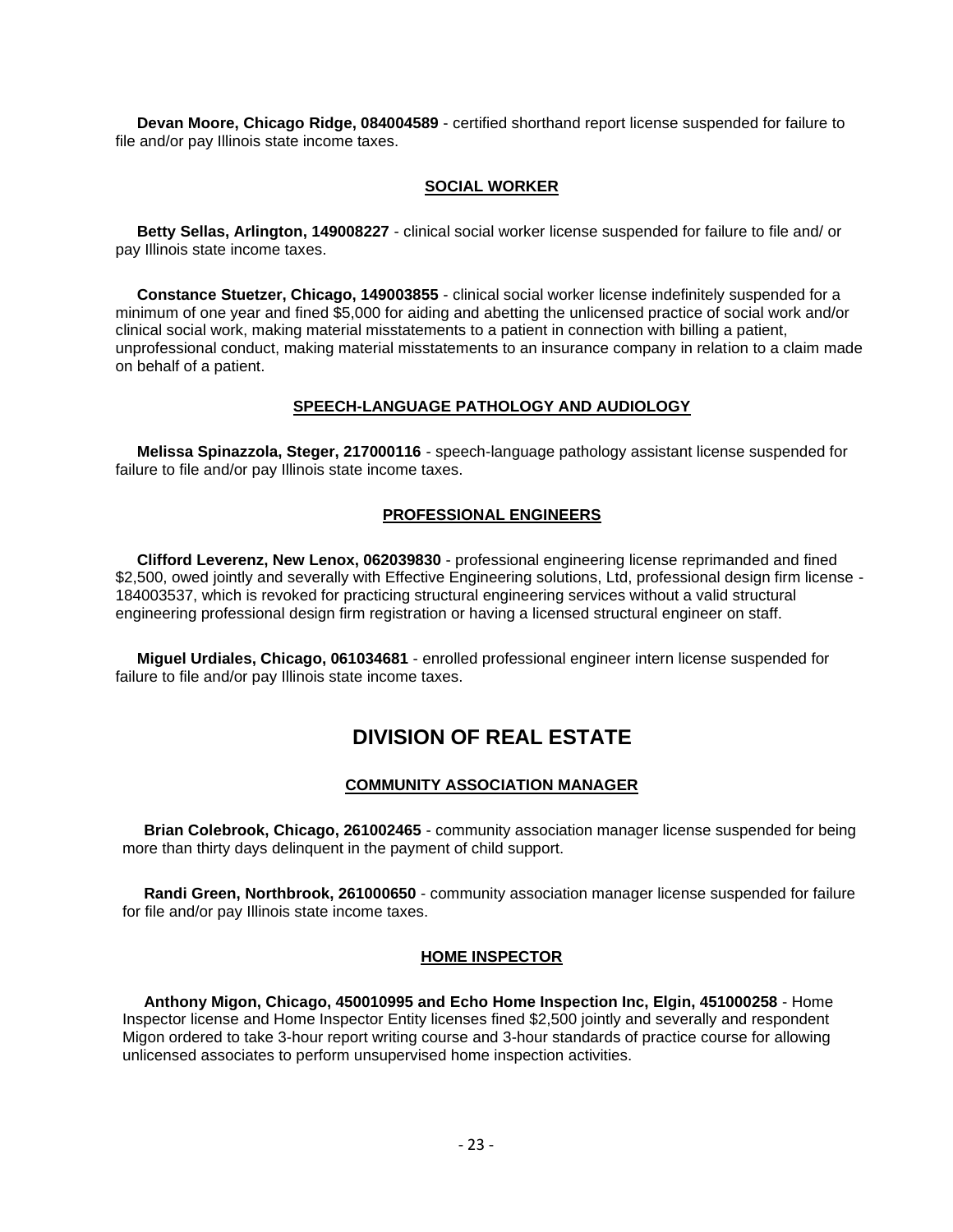**Calvin Jones, Markham, 450002144** - home inspection license suspended for failure to file and/or pay Illinois state income taxes.

 **Franklin Peters, Champaign, 450003489** - home inspector license revoked and fined \$12,000 for violating the Home Inspector License Act for breaching the duties owed by a home inspector to his client(s).

#### **REAL ESTATE**

 **Michael Adelman, Bloomington, 475180831** - real estate broker license suspended for being more than thirty days delinquent in the payment of child support.

 **Hosam Bader, Palos Heights, 471014057** - real estate managing broker license suspended for failure for file and/or pay Illinois state income taxes.

 **Ashley Brown, Chicago, 475181313** - real estate broker license suspended for failure for file and/or pay Illinois state income taxes.

 **Tiphany Butler, Chicago, 475119048** - real estate broker license suspended for failure to file and/or pay Illinois state income taxes.

 **Brian Colebrook, Chicago, 471019797** - real estate managing broker license suspended for being more than thirty days delinquent in the payment of child support.

 **Adriana De La Torre, Chicago, 475162824** - real estate broker license suspended for failure for file and/or pay Illinois state income taxes.

 **Scott Foster, Chicago, 471009660** - real estate managing broker license fined \$1,500 for failure to complete continuing education prior to renewing the license and for stating on the renewal application that the continuing education had been completed.

 **Kristian Harris, Chicago, 471014087** - real estate managing broker license suspended for failure to file and/or pay Illinois state income taxes.

 **Cameron Hodgkinson, Chicago, 475157911** - real estate broker license fined \$25,000 for violating the terms of a consent order

 **Katherine Hoffman, Chicago, 475146108** - real estate broker license suspended for failure to file and/or pay Illinois state income taxes.

 **Sultan Issa, Hinsdale, 475153678** - real estate broker license suspended for failure to file and/or pay Illinois state income taxes.

 **Barry Isaacson, Chicago, 471009900** - real estate managing broker license suspended for failure for file and/or pay Illinois state income taxes.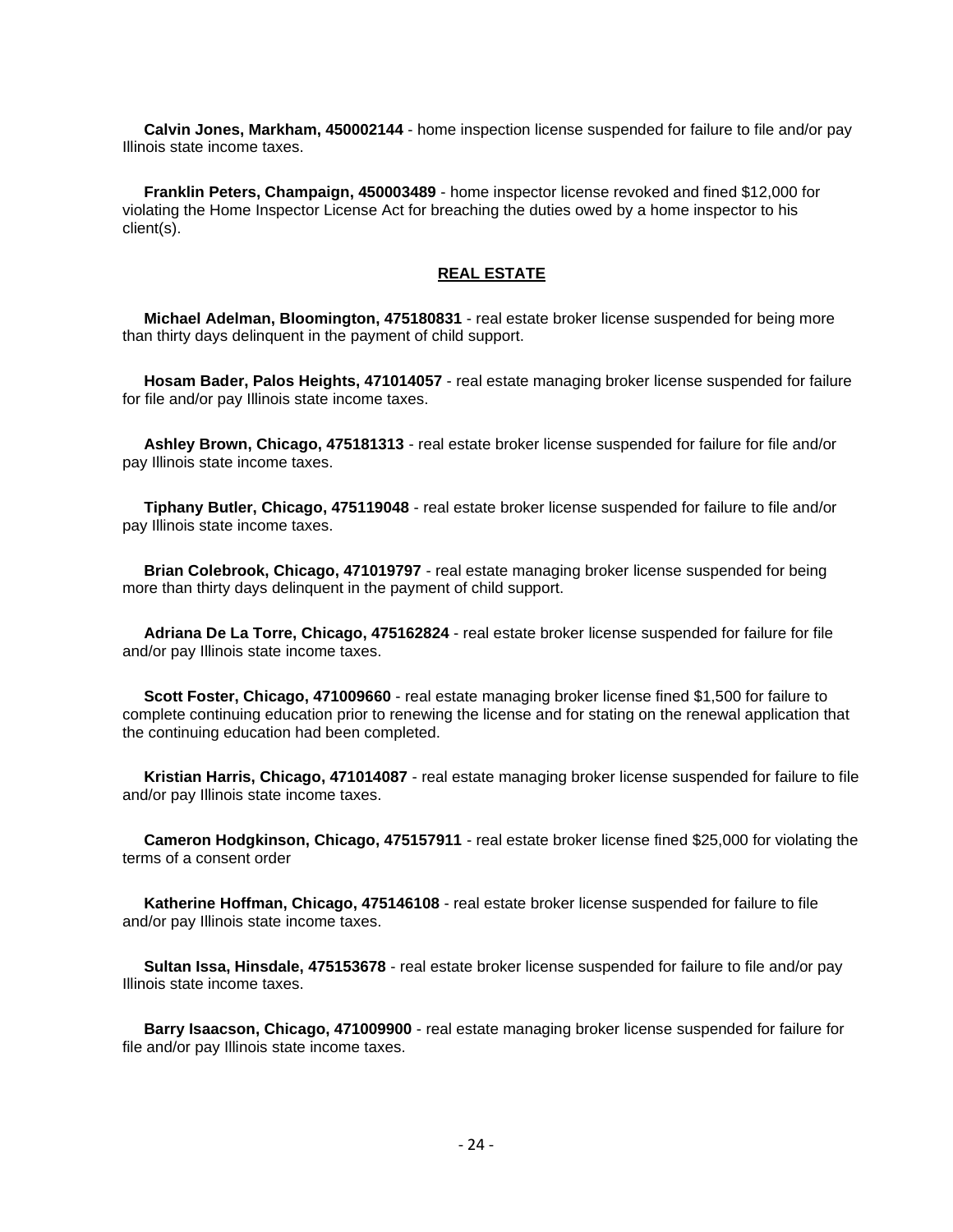**Salman Khan, Chicago, 475176575** - real estate broker license suspended for failure for file and/or pay Illinois state income taxes.

 **Richard Lomax, Chicago, 471019124** - real estate managing broker license suspended for failure to file and/or pay Illinois state income taxes.

 **Kimberly Lumsdon, Mokena, 475108645** - real estate broker license suspended for failure for file and/or pay Illinois state income taxes.

 **Helen Mandel, Chicago, 475155185** - real estate broker license suspended for failure for file and/or pay Illinois state income taxes.

 **Lucretia Martin, Chicago, 475186157** - real estate broker license suspended for failure for file and/or pay Illinois state income taxes.

 **Ream Masoud, Oak Brook, 471007392** - real estate managing broker license fined \$1,000 and shall complete coursework for failing to safeguard the lockbox code for a property for sale.

 **Jennifer Corcio McFarlane, Chicago, 473014918** - real estate leasing agent license fined \$750 for failure to complete continuing education prior to renewing the license and for stating on the renewal application that the continuing education had been completed.

 **Allison McGowan, Oak Park, 475138910** - real estate broker license suspended for failure for file and/or pay Illinois state income taxes.

 **Kevin McNamara, Oak Park, 475148932** - real estate broker license suspended for failure to file and/or pay Illinois state income taxes.

 **Matt Mesick, Chicago, 475180093** - real estate broker license suspended for failure for file and/or pay Illinois state income taxes.

 **Kasra Motlagh, Chicago, 475165754** - real estate broker license fined \$2,000 for failure to complete continuing education prior to renewing the license and for stating on the renewal application that the continuing education had been completed.

 **Nicolle Noble, Chicago, 475156654** - real estate broker license suspended for failure to file and/or pay Illinois state income taxes.

 **Robert Picciariello Jr, Chicago, 471006989** - real estate managing broker license reprimanded and fined \$10,000 for failing to provide minimum required services to clients.

 **Scott Rudis, Glen Ellyn, 475155174** - real estate broker license suspended for failure to file and/or pay Illinois state income taxes.

 **Danielle Russell, Waukegan, 475171441** - real estate broker license suspended for failure for file and/or pay Illinois state income taxes.